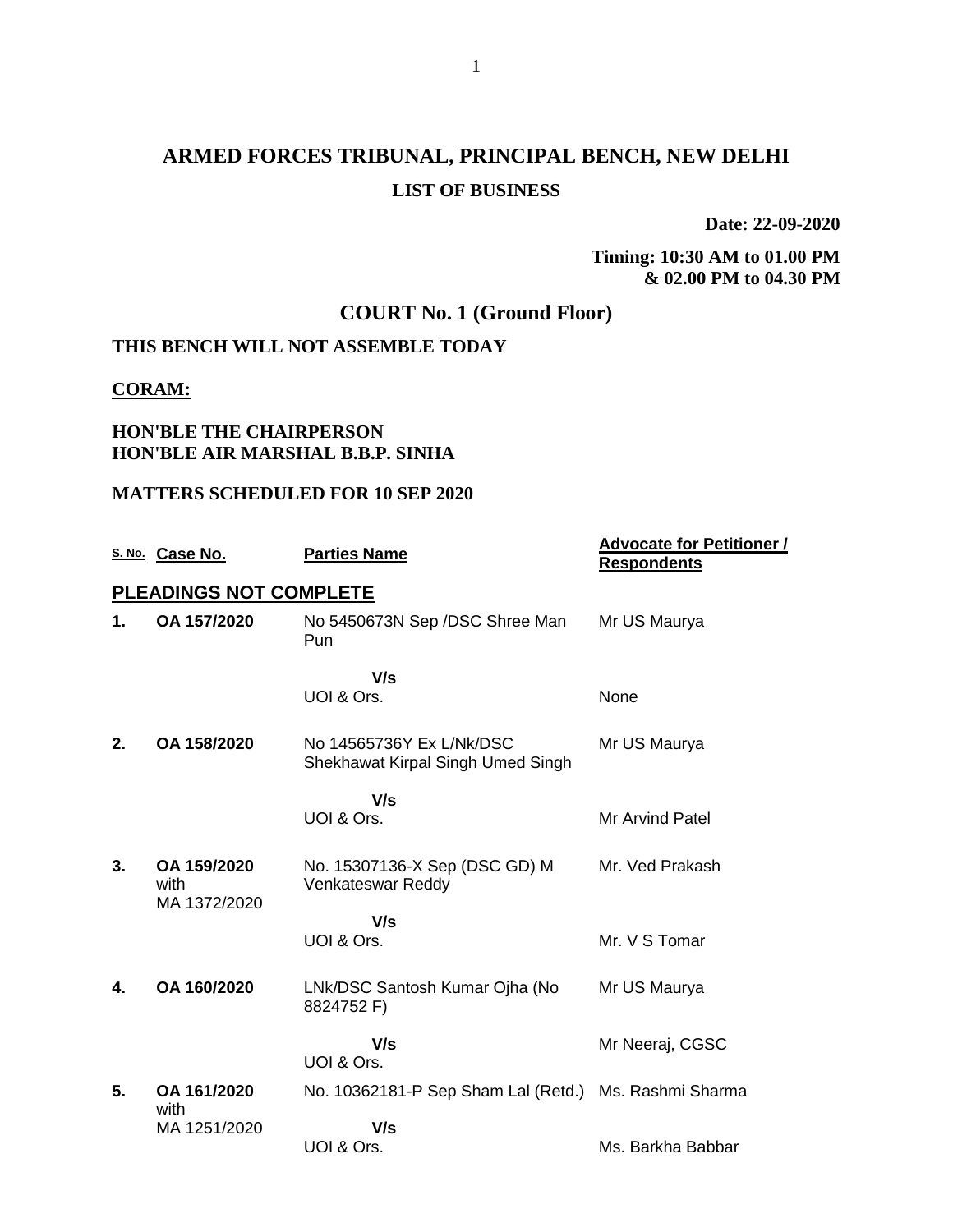| 6.  | OA 162/2020 | No. 13964801-Y Ex Sep/DSC Amar<br><b>Nath</b>      | Mr. U S Maurya          |
|-----|-------------|----------------------------------------------------|-------------------------|
|     |             | V/s<br>UOI & Ors.                                  | Ms Jyotsna Kaushik      |
| 7.  | OA 163/2020 | Nk/DSC A Krishna Rao (No 14553150<br>W)            | Mr US Maurya            |
|     |             | V/s<br>UOI & Ors.                                  | Mr. Avdhesh Kumar Singh |
| 8.  | OA 164/2020 | No. 1576063-P Ex Nk/DSC Uma<br>Shankar Sharma      | Mr. U S Maurya          |
|     |             | V/s<br>UOI & Ors.                                  | None                    |
| 9.  | OA 165/2020 | No 4185929P Ex Sep/DSC Lilu Ram                    | Mr US Maurya            |
|     |             | V/s<br>UOI & Ors.                                  | Mr JS Rawat             |
| 10. | OA 166/2020 | No 9094248N Ex Sep/DSC Om Raj                      | Mr US Maurya            |
|     |             | V/s<br>UOI & Ors.                                  | Mr KK Tyagi             |
| 11. | OA 170/2020 | Ex LNk/DSC Rajesh Kumar Dwivedi<br>(No 14605231 N) | Mr US Maurya            |
|     |             | V/s<br>UOI & Ors.                                  | Mr. Neeraj, Sr. CGSC    |
| 12. | OA 184/2020 | No. 4468423-Y Ex Nk/DSC Nanak<br>Singh             | Mr. U S Maurya          |
|     |             | V/s<br>UOI & Ors.                                  | Mr. K K Tyagi           |
| 13. | OA 490/2020 | No. 2993202-N Ex Sep/DSC Sateesh<br>Kumar Singh    | Mr. U S Maurya          |
|     |             | V/s<br>UOI & Ors.                                  | Mr. Arvind Kumar        |
| 14. | OA 492/2020 | Ex Nk/DSC Rajeshwar Singh (No<br>2682375 M)        | Mr US Maurya            |
|     |             | V/s<br>UOI & Ors.                                  | Mr. Rajesh Kumar Das    |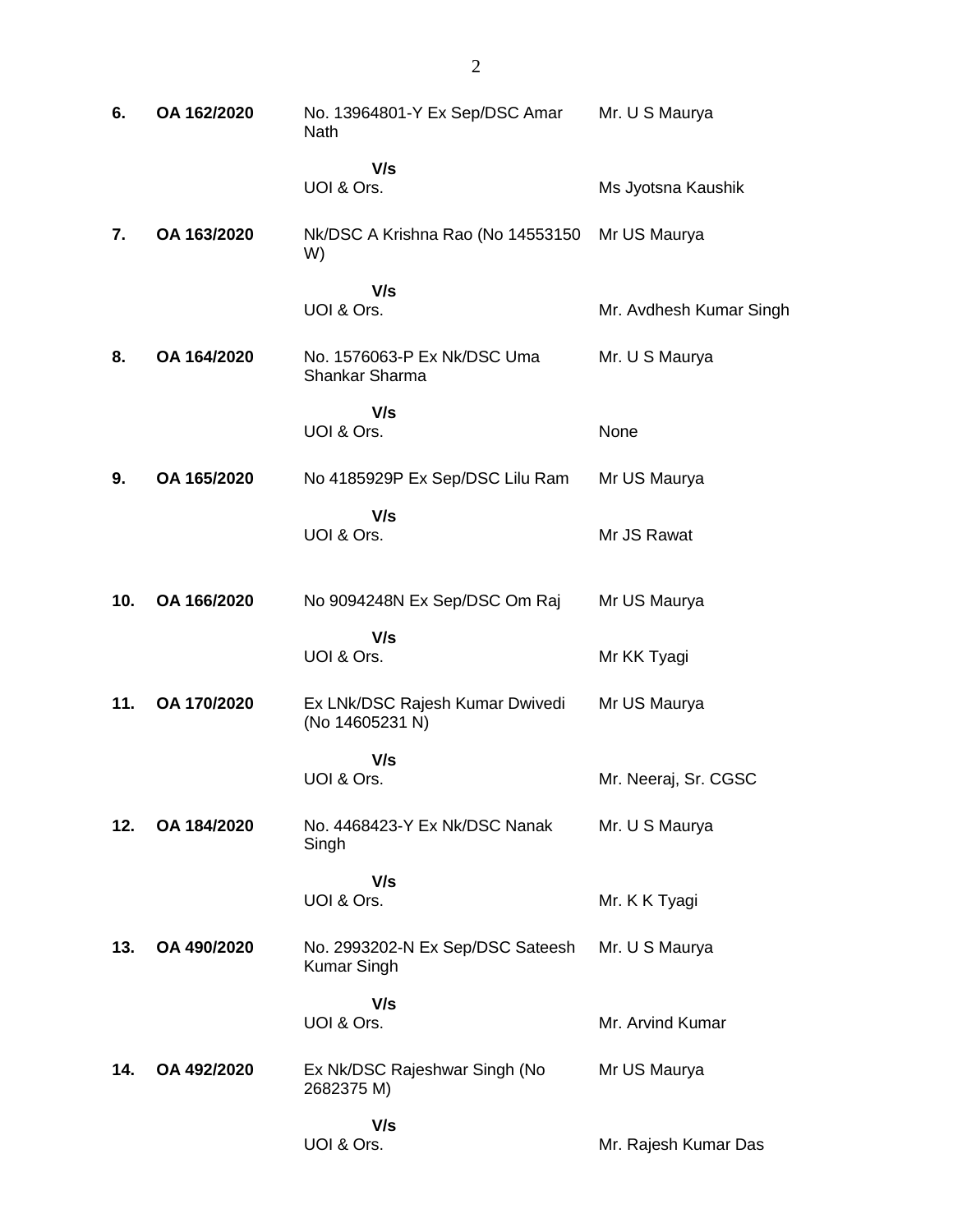| 15. | OA 493/2020 | No. 14804640-Y Ex Sep/DSC Madan<br>Prasad             | Mr. U S Maurya                                                |
|-----|-------------|-------------------------------------------------------|---------------------------------------------------------------|
|     |             | V/s<br>UOI & Ors.                                     | Mr. Shyam Narayan                                             |
| 16. | OA 519/2020 | Sep Satish Kr Saini (14802708-W)<br>V/s<br>UOI & Ors. | Mr. Narender Kaushik & Pankaj<br>Kaushik<br>Mr V Pattabhi Ram |
| 17. | OA 554/2020 | No.2887504-P Sep/DSC GD Hari<br>Kumar                 | Mr. Veerendra Mohan                                           |
|     |             | V/s<br>UOI & Ors.                                     | Mr. Avdhesh Kumar Singh                                       |

### **PLEADINGS COMPLETE**

# **DATES WILL BE GIVEN BY THE TRIBUNAL OFFICER - ORDERS WILL BE UPLOADED ON THE WEBSITE**

| 18. | OA 2051/2019 | No. 9103157-N Sep Sudesh Kumar           | Mr. Virender Singh Kadian |
|-----|--------------|------------------------------------------|---------------------------|
|     |              | V/s<br>UOI & Ors.                        | Mr Avdhesh Kumar Singh    |
| 19. | OA 2053/2019 | Nk Murugesan S (No 10166844 H)           | Mr Virender Singh Kadian  |
|     |              | V/s<br>UOI & Ors.                        | Mr DK Sabat               |
| 20. | OA 2157/2019 | Ex Rect Saddam (No 3020841 M)            | Mr Virender Singh Kadian  |
|     |              | V/s<br>UOI & Ors.                        | Mr VS Tomar               |
| 21. | OA 102/2020  | No. 14804615-A Sep/DSC Prakash<br>Tiwari | Mr. U S Maurya            |
|     |              | V/s<br>UOI & Ors.                        | Mr. V S Tomar             |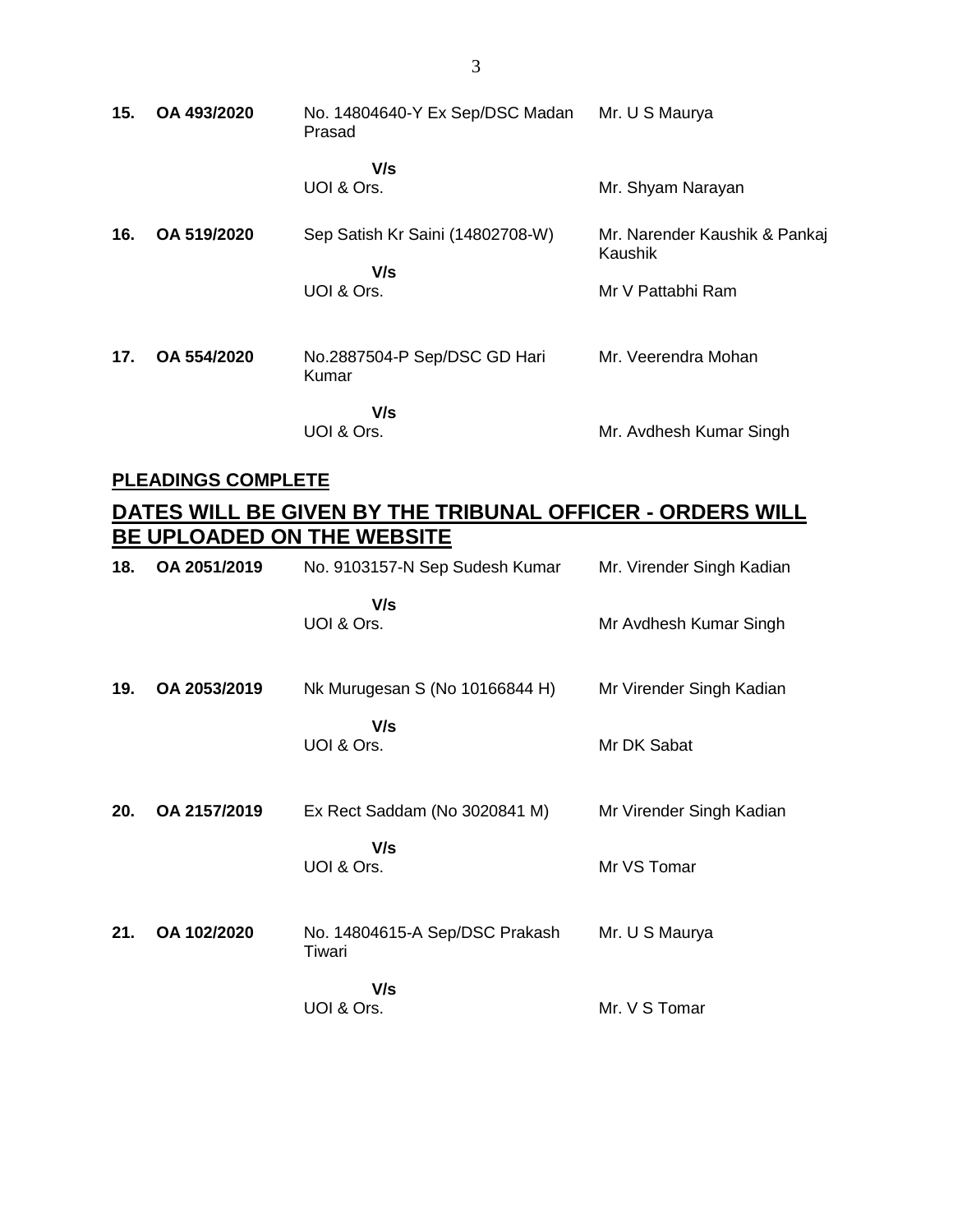### **MATTERS SCHEDULED FOR 22 SEP 2020**

| <u>S.</u><br>No. | <u>Case No.</u>               | <b>Parties Name</b>                  | <b>Advocate for Petitioner /</b><br><b>Respondents</b>           |
|------------------|-------------------------------|--------------------------------------|------------------------------------------------------------------|
|                  | <b>PLEADINGS NOT COMPLETE</b> |                                      |                                                                  |
| 22.              | OA 899/2020                   | 14811408-W Ex Sep Mahesh RK          | Mr Virender Singh Kadian                                         |
|                  |                               | V/s<br>UOI & Ors.                    | Mr. Ashok Chaitanya                                              |
| 23.              | OA 900/2020                   | 4071547-L Ex Sep Kameshwar<br>Thakur | Mr Virender Singh Kadian                                         |
|                  |                               | V/s<br>UOI & Ors.                    | Mr. Neeraj, Sr. CGSC                                             |
|                  | <b>PLEADINGS COMPLETE</b>     |                                      |                                                                  |
| 24.              | OA 432/2016                   | Lt Cdr Tarun                         | Nikhil Palli, Garima Sachdeva<br>& Shruti Munjal                 |
|                  |                               | V/s<br>UOI & Ors.                    | Mr Karan Singh Bhati, Sr<br><b>CGSC with Mr Prabodh</b><br>Kumar |
| <b>WITH</b>      |                               |                                      |                                                                  |
| 25.              | OA 433/2016                   | Lt Cdr Ravinder Pal Singh<br>V/s     | Nikhil Palli, Garima Sachdeva<br>& Shruti Munjal                 |
|                  |                               | UOI & Ors.                           | Mr Karan Singh Bhati, Sr<br><b>CGSC with Harish V Shankar</b>    |
| <b>WITH</b>      |                               |                                      |                                                                  |
| 26.              | OA 434/2016                   | Lt Cdr Varun Sharma                  | Nikhil Palli, Garima Sachdeva<br>& Shruti Munjal                 |
|                  |                               | V/s<br>UOI & Ors.                    | Mr Karan Singh Bhati, Sr<br><b>CGSC with Arvind Patel</b>        |
| <b>WITH</b>      |                               |                                      |                                                                  |
| 27.              | OA 435/2016                   | Lt Cdr Amit Khajuria<br>V/s          | Nikhil Palli, Garima Sachdeva<br>& Shruti Munjal                 |
|                  |                               | UOI & Ors.                           | Mr Karan Singh Bhati, Sr<br>CGSC with KK Tyagi                   |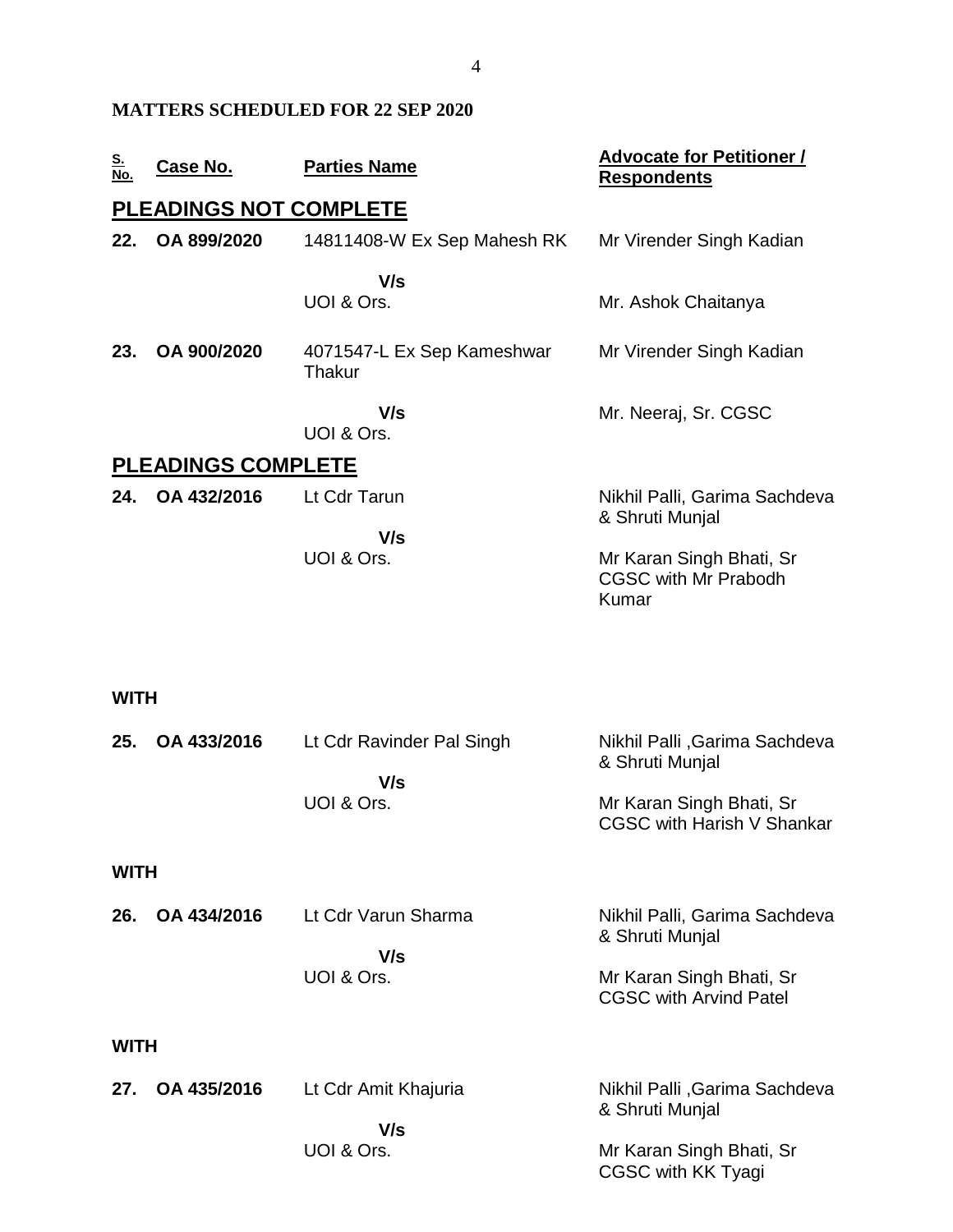| 28.<br>OA 436/2016                               | Lt Cdr Manish Kumar Singh<br>V/s<br>UOI & Ors.      | Nikhil Palli, Garima Sachdeva<br>& Shruti Munjal<br>Mr Karan Singh Bhati, Sr<br><b>CGSC with Mr JS Rawat</b>                 |
|--------------------------------------------------|-----------------------------------------------------|------------------------------------------------------------------------------------------------------------------------------|
| <b>WITH</b><br>OA 437/2016<br>29.                | Lt Cdr Varun Duggal<br>V/s<br>UOI & Ors.            | Nikhil Palli, Garima Sachdeva<br>& Shruti Munjal<br>Mr SD Windlesh                                                           |
| <b>WITH</b><br>OA 606/2016<br>30.<br><b>WITH</b> | Lt Cdr Himanshu Sharma<br>V/s<br>UOI & Ors.         | Ms. Nikhil Palli, Garima<br>Sachdeva & Shruti Munjal<br>Mr Prabodh Kumar                                                     |
| OA 780/2016<br>31.<br><b>WITH</b>                | Lt Cdr Vaibha Sinha<br>V/s<br>UOI & Ors.            | Ms. Nikhil Palli, Garima<br>Sachdeva & Shruti Minjal<br>Mr Karan Singh Bhati, Sr<br>CGSC with Dr Vijendra Singh<br>Mahdniyan |
| OA 783/2016<br>32.                               | Lt Cdr Ajit Singh Yadav & Ors.<br>V/s<br>UOI & Ors. | Ms Punam Singh, Nikhil Palli<br>& Ankita Patnaik<br>Mr Karan Singh Bhati, Sr<br><b>CGSC</b>                                  |
| <b>WITH</b><br>OA 1091/2016<br>33.               | Lt Cdr Vinay S Bharamanaikar<br>V/s<br>UOI & Ors.   | Nikhil Palli, Garima Sachdeva<br>& Ankita Patnaik<br>Mr Karan Singh Bhati, Sr                                                |

CGSC with Mr Harish V

Shankar

## **WITH**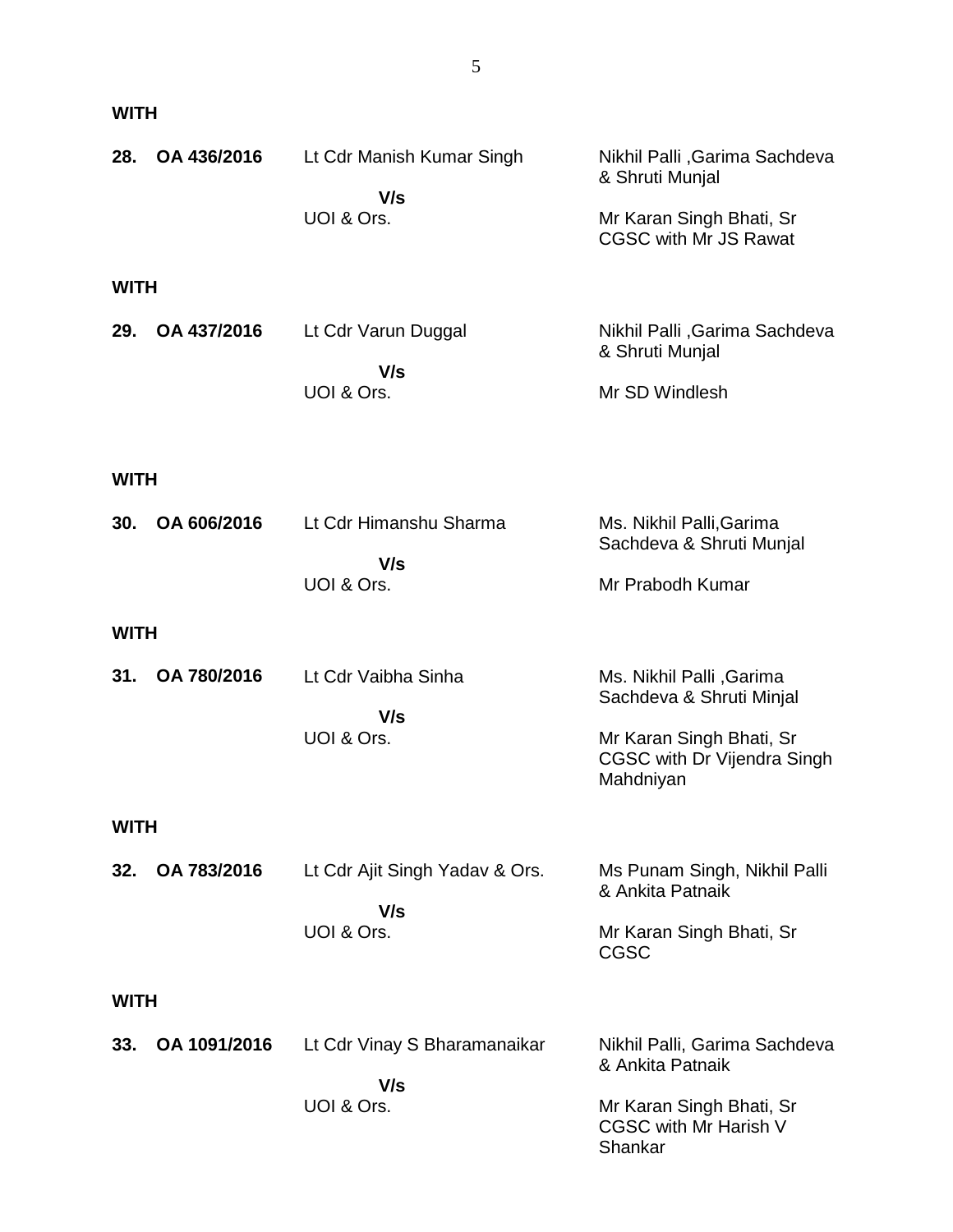| 34. | OA 1151/2017         | Col Mayank Pathania                            | Mr SS Pandey & Associates                           |
|-----|----------------------|------------------------------------------------|-----------------------------------------------------|
|     |                      | V/s<br>UOI & Ors.                              | Ms Jyotsana Kaushik for R 1-<br>3, None for R 4 & 5 |
| 35. | OA 208/2018          | JC-301488M Sub Natabara Sahu                   | Ms. Archana Ramesh                                  |
|     |                      | V/s<br>UOI & Ors.                              | Mr. Prabodh Kumar for R 1-4                         |
| 36. | OA 1518/2018<br>with | NS-21727Y Maj Seema Jakhar                     | Mr. S S Pandey & Associates                         |
|     | MA 1584/2018         | V/s<br>UOI & Ors.                              | None                                                |
| 37. | OA 1529/2018         | DS-12493Y Maj Kritant Bhushan                  | Mr. S S Pandey & Associates                         |
|     |                      | V/s<br>UOI & Ors.                              | Mr Harish V Shankar                                 |
| 38. | OA 1615/2018         | No. 15423413W Hav/DORA<br>Harikesh Pal         | Ms. Garima Sachdeva                                 |
|     |                      | V/s<br>UOI & Ors.                              | Ms. Jyotsna Kaushik                                 |
| 39. | OA 1616/2018         | No. 15417999-F Hav (ORA) Manoj<br><b>Kumar</b> | Ms. Garima Sachdeva                                 |
|     |                      | V/s<br>UOI & Ors.                              | Mr. J S Rawat                                       |
| 40. | OA 1617/2018         | No. 15419569W Hav Vidyasagar<br>Sogalad        | Ms. Garima Sachdeva                                 |
|     |                      | V/s<br>UOI & Ors.                              | Mr. Harish V Shankar                                |
| 41. | OA 940/2019          | No. 13759187-F Hav Nepal<br>Chhatria           | Mr. Virender Singh Kadian                           |
|     |                      | V/s<br>UOI & Ors.                              | Dr. Vijendra Singh Mahndiyan                        |
| 42. | OA 1561/2019<br>with | LAC Harpal Singh (921303-A)                    | Mr. Ajit Kakkar                                     |
|     | MA 2520/2019         | V/s<br>UOI & Ors.                              | Mr. S D Windlesh                                    |

6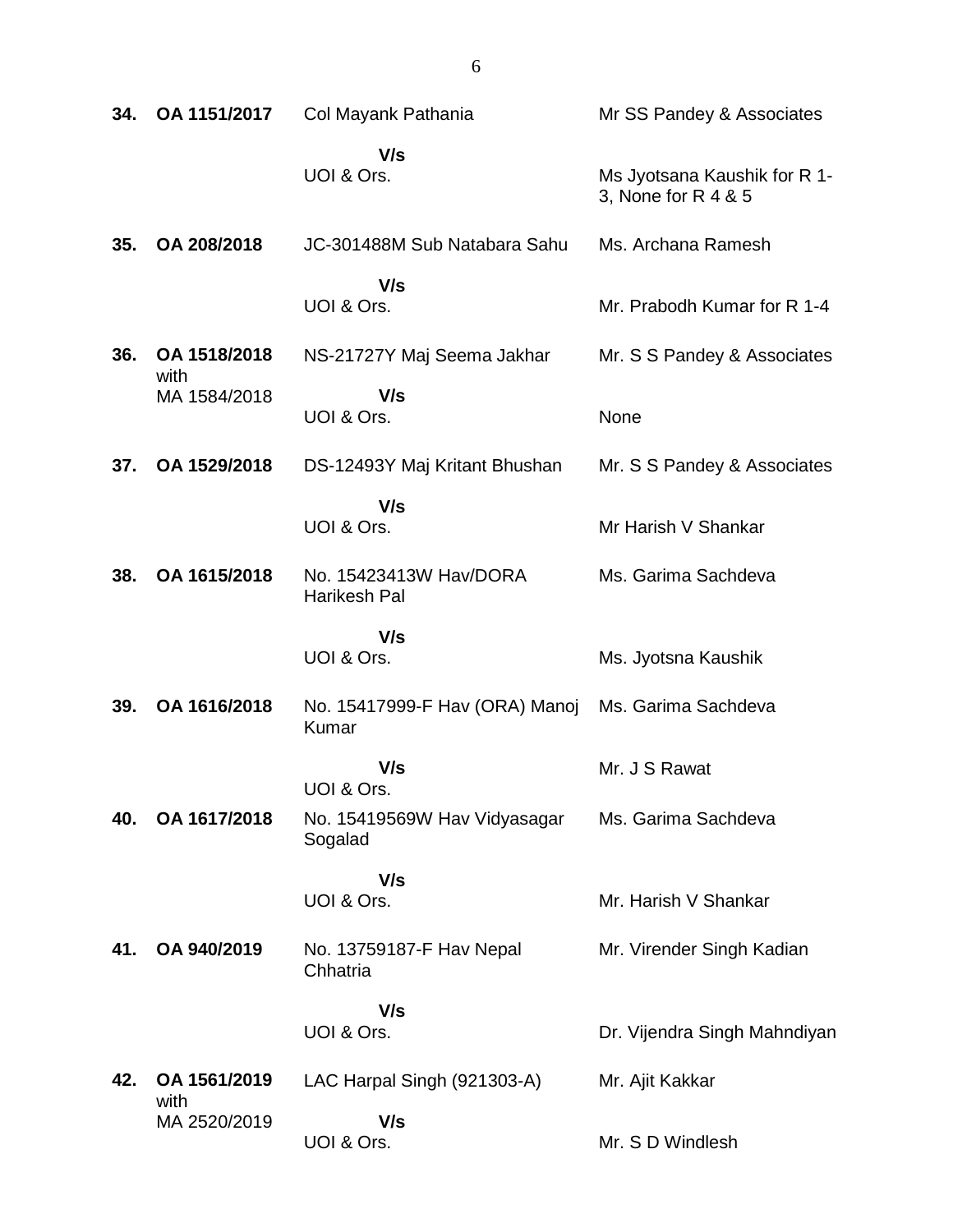**43. OA 185/2020** Wg Cdr Nidhi Badhani (No 29118 Mr SS Pandey & Associates G)

 **V/s** UOI & Ors.

Mr. Karan Singh Bhati, Sr. CGSC

### **THIS BENCH WILL NOT ASSEMBLE TODAY**

#### **CORAM:**

#### **HON'BLE THE CHAIRPERSON HON'BLE LT. GEN. PHILIP CAMPOSE**

|                   | S. No. Case No.                      | <b>Parties Name</b>  | <b>Advocate for Petitioner /</b><br><b>Respondents</b> |
|-------------------|--------------------------------------|----------------------|--------------------------------------------------------|
| <b>PART HEARD</b> |                                      |                      |                                                        |
| 1.                | TA 200/2010<br>Writ Petition (Civil) | Sh. Vinod Kumar Rana | Mr. J Amal Anand/Ytharth Kumar                         |
|                   | No. 14014/2006                       | V/s<br>UOI & Ors.    | Mr Karan Singh Bhati, Sr CGSC                          |
|                   |                                      |                      |                                                        |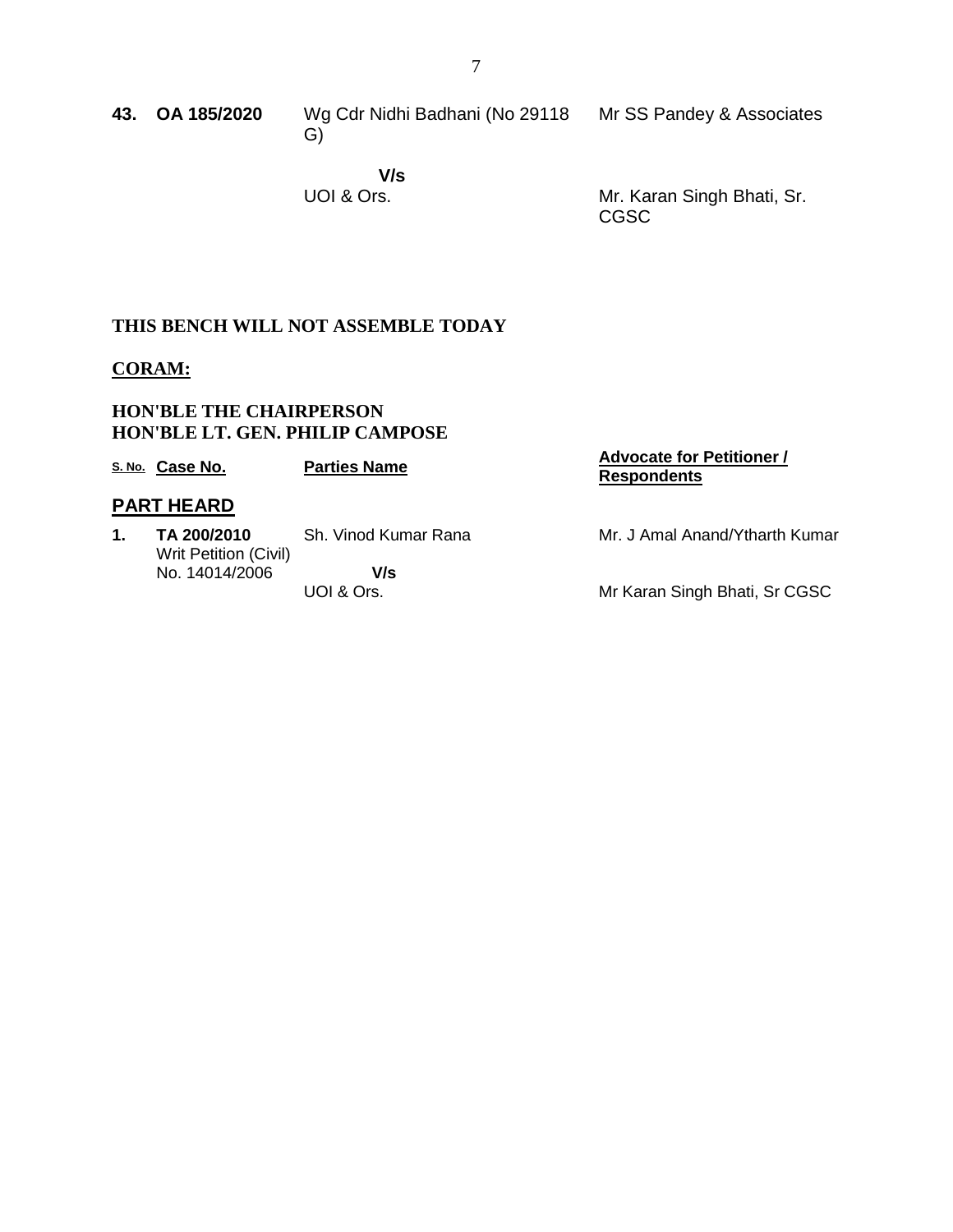# **ARMED FORCES TRIBUNAL, PRINCIPAL BENCH, NEW DELHI LIST OF BUSINESS**

**Date: 22-09-2020**

#### **Timing: 10:30 AM to 01.00 PM & 02.00 PM to 04.30 PM**

# **COURT No. 2 (Ground Floor)**

#### **CORAM:**

#### **HON'BLE MS. JUSTICE SUNITA GUPTA HON'BLE LT. GEN. PHILIP CAMPOSE**

#### **MATTERS SCHEDULED FOR 10 SEP 2020**

|    | S. No. Case No.                    | <b>Parties Name</b>                          | <b>Advocate for Petitioner /</b><br><b>Respondents</b> |
|----|------------------------------------|----------------------------------------------|--------------------------------------------------------|
|    | <b>ADMISSION MATTERS</b>           |                                              |                                                        |
| 1. | OA 106/2019<br>with<br>MA 501/2019 | IC-24132M Lt Col K P Radhakrishnan<br>& Ors. | Mr. A K Aggarwal                                       |
|    |                                    | V/s                                          |                                                        |
|    |                                    | UOI & Ors.                                   | Mr. Prabodh Kumar                                      |
| 2. | OA 174/2020                        | Ex SEA 1 (UW) Anil Kumar (NO<br>138574T)     | Mr Ved Prakash                                         |
|    |                                    | V/s                                          |                                                        |
|    |                                    | UOI & Ors.                                   | Ms Jyotsna Kaushik                                     |
| 3. | OA 298/2020                        | $Ex EM(R)$ I Ravi Dalal (210887-R)           | Mr. Ved Prakash                                        |
|    |                                    | V/s                                          |                                                        |
|    |                                    | UOI & Ors.                                   | None                                                   |
| 4. | OA 494/2020<br>with                | Ex WO Sanjeev Kumar Gupta<br>$(674582 - B)$  | Mr. Praveen Kumar                                      |
|    | MA 609/2020                        | V/s                                          |                                                        |
|    |                                    | UOI & Ors.                                   | Mr. Ashok Chaitanya                                    |
| 5. | OA 1116/2020<br>with               | Ex-HFO Apurba Krishna Kar (680703)           | Mr Baljeet Singh & Ms Deepika<br>Sheoran               |
|    | MA 1267/2020                       | V/s                                          |                                                        |
|    |                                    | UOI & Ors.                                   | Mr. Avdhesh Kumar Singh                                |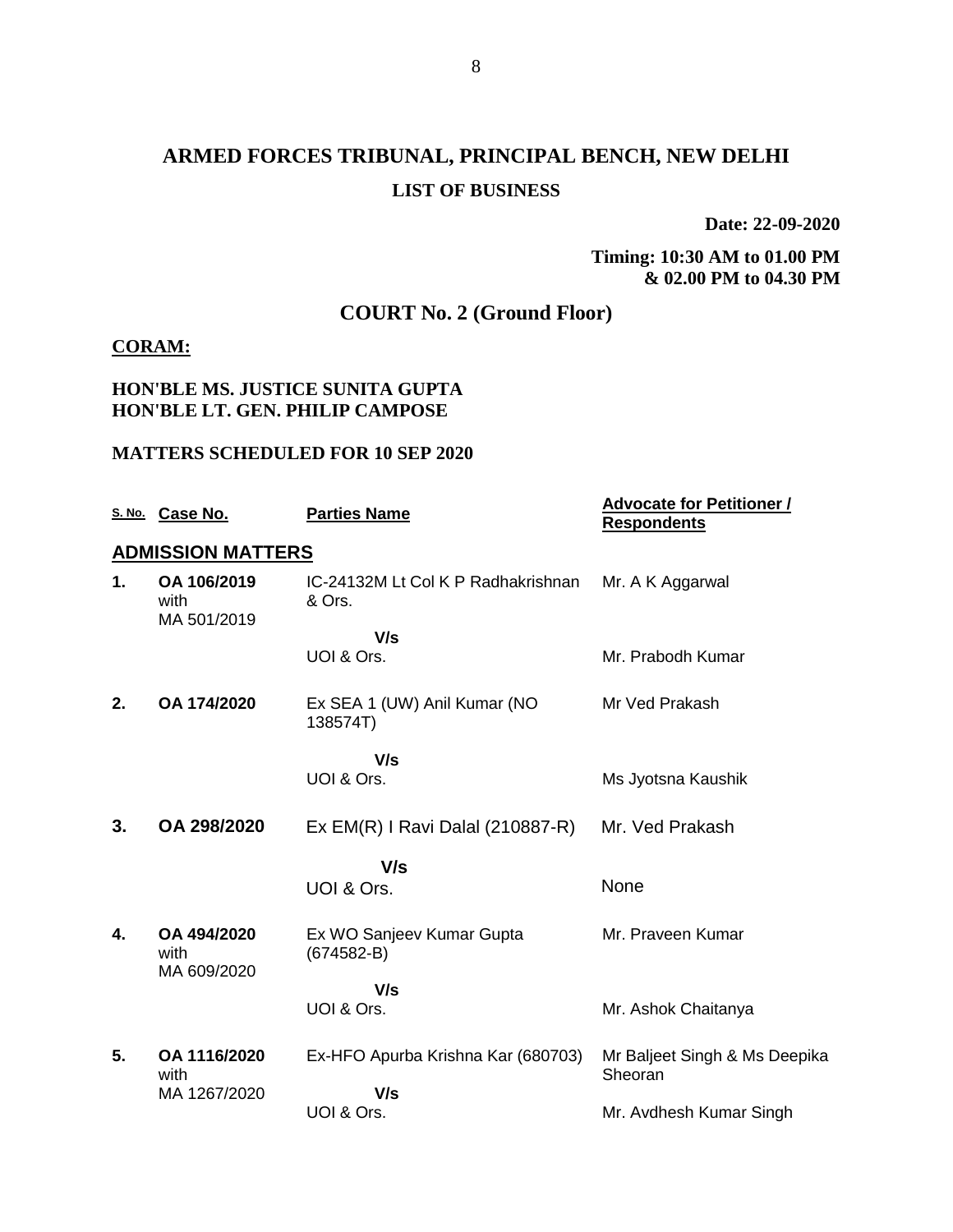| 6.  | OA 1117/2020<br>with<br>MA 1268/2020 | Ex Sgt Dinesh Kumar Pandey (780828) Mr Baljeet Singh & Ms Deepika<br>V/s | Sheoran                                  |
|-----|--------------------------------------|--------------------------------------------------------------------------|------------------------------------------|
|     |                                      | UOI & Ors.                                                               | Mr. Rajeev Kumar                         |
| 7.  | OA 1118/2020<br>with<br>MA 1269/2020 | No 612895 H JWO S Ebenezer<br>Solomon J (Retd)                           | Mr Manoj Kr Gupta                        |
|     |                                      | V/s                                                                      |                                          |
|     |                                      | UOI & Ors.                                                               | Mr. Y P Singh                            |
| 8.  | OA 1119/2020                         | Ex JWO Ram Phal (626505)                                                 | Mr Baljeet Singh & Ms Deepika<br>Sheoran |
|     |                                      | V/s<br>UOI & Ors.                                                        | Mr. Arvind Patel                         |
|     |                                      |                                                                          |                                          |
| 9.  | OA 1194/2020<br>with                 | Col Rajan Kadyan (Retd) (IC-41020H) Mr KR Verma                          |                                          |
|     | MA 1384/2020                         | V/s<br>UOI & Ors.                                                        | None                                     |
| 10. | OA 1195/2020<br>with                 | Ex HAV Jagpal (6390209N)                                                 | Mr Ashok Kumar & Mr Sanjeev<br>Kumar     |
|     | MA 1385/2020                         | V/s<br>UOI & Ors.                                                        | None                                     |
| 11. | OA 1196/2020<br>with                 | Ex RPO Feroze Ahmad Beig (No.<br>133080-F)                               | Mr Ved Prakash                           |
|     | MA 1386/2020                         | V/s                                                                      |                                          |
|     |                                      | UOI & Ors.                                                               | Mr. Arvind Patel                         |
| 12. | OA 1197/2020<br>with<br>MA 1387/2020 | Ex WO Dilip Kumar Deka (No 634134 Mr Praveen Kumar<br>R)                 |                                          |
|     |                                      | V/s                                                                      |                                          |
|     |                                      | UOI & Ors.                                                               | Mr. Ashok Chaitanya                      |
| 13. | OA 1198/2020<br>with                 | Ex Sgt Subhash Chandra (742087-T)                                        | Mr. Praveen Kumar                        |
|     | MA 1388/2020                         | V/s                                                                      |                                          |
|     |                                      | UOI & Ors.                                                               | Mr. Ashok Chaitanya                      |
| 14. | OA 1199/2020<br>with<br>MA 1389/2020 | Ex JWO Rajeshwar Kumar Dhiman<br>$(725933-K)$                            | Mr. Praveen Kumar                        |
|     |                                      | V/s                                                                      |                                          |
|     |                                      | UOI & Ors.                                                               | Mr. Harish V. Shankar                    |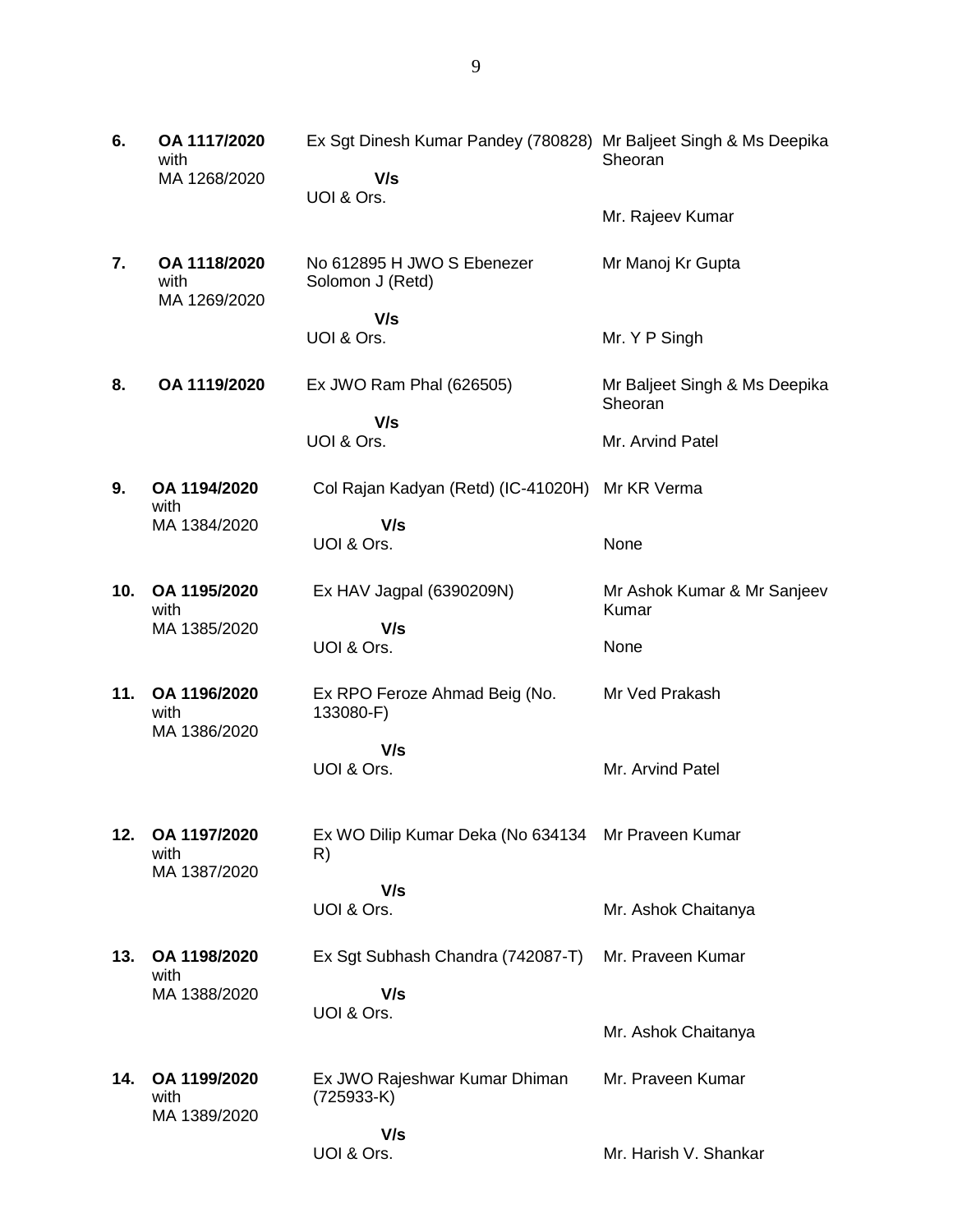**15. OA 1200/2020** with MA 1391/2020 672329-B Ex HFO Onkar Chand  **V/s** UOI & Ors. Mr. Virender Singh Kadian None **16. OA 1201/2020** with MA 1392/2020 777009S Ex Sgt Santosh Kumar Vishwakarma  **V/s** UOI & Ors. Mr. Virender Singh Kadian None **17. OA 1203/2020** JWO BD Pandit (Retd) (669924)  **V/s** UOI & Ors. Mr Manoj Kr Gupta None **18. OA 1204/2020** IC-53690W Lt Col Prem Nath Pandey (Retd)  **V/s** UOI & Ors. Mr. Virender Singh Kadian None **19. OA 1205/2020** with MA 1393/2020 Brijesh Kumar Dubey & Ors.  **V/s** UOI & Ors. Mr Praveen Kumar Mr. Anil Gautam **20. OA 1206/2020** with MA 1394/2020 Nb Sub/AEC Kamal Kant (Retd) (JC-805383H)  **V/s** UOI & Ors. Mr Ramesh Chand Sharma & Mr Kamal Kant None **21. OA 1207/2020** Wg Cdr RS Powar(Retd) (10540K)  **V/s** UOI & Ors. Mr Ajit Kakkar None **22. OA 1208/2020** Col Laxmi Chand Dahiya(Retd) IC-44476M  **V/s** UOI & Ors. Mr S S Pandey & Associates None **MA (EXECUTION) 23. MA 2529/2019** in OA 134/2018 Ex Rfn Rohit Raj Joshi (9425680 X)  **V/s** UOI & Ors Ms Sangeeta Tomar Dr. Vijendra Singh Mahndiyan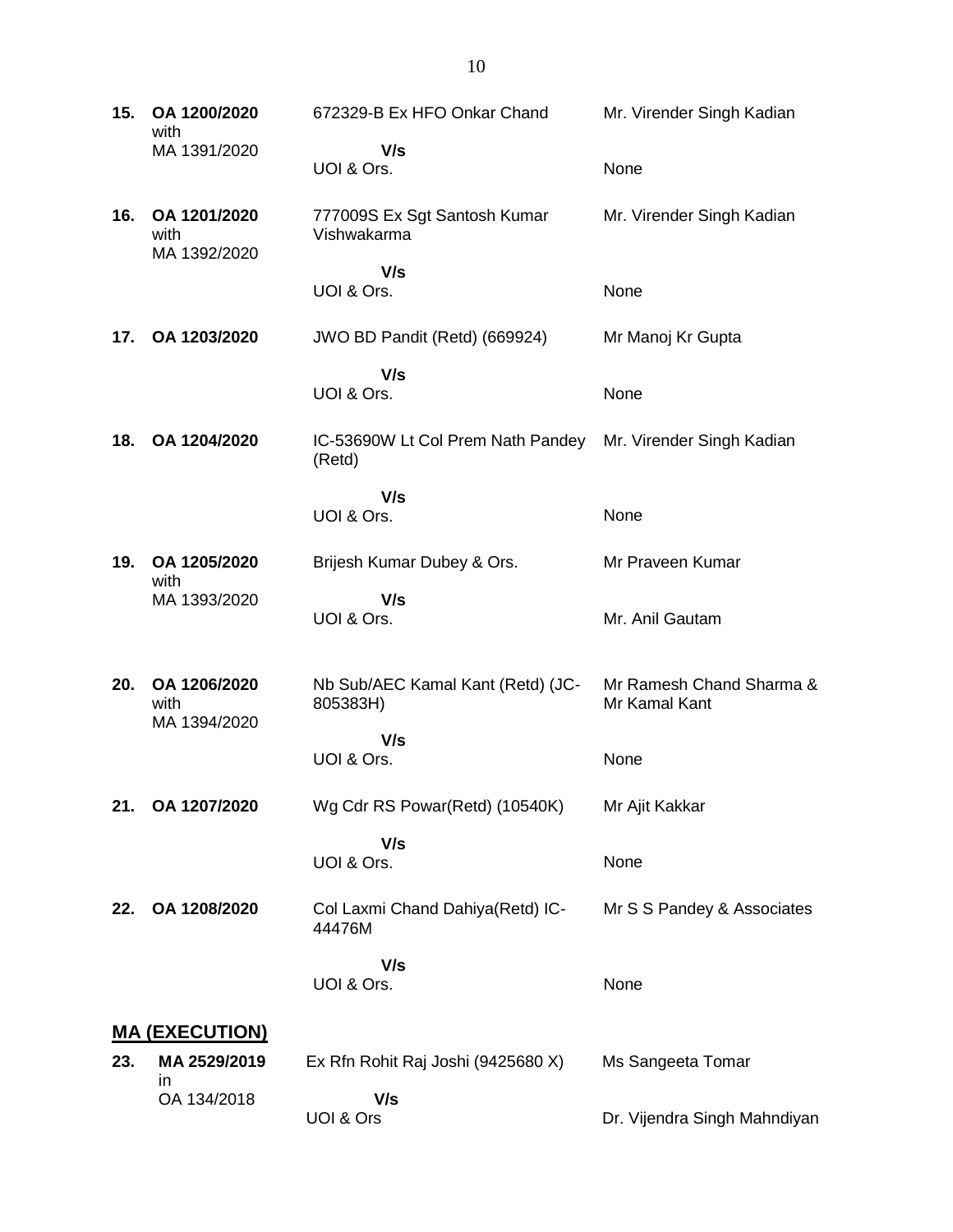| MA 2950/2019<br>in | JC-760456P Sub Banambar Nayak<br>(Retd.)                                | Mr. S S Pandey & Associates |
|--------------------|-------------------------------------------------------------------------|-----------------------------|
|                    | V/s<br>UOI & Ors.                                                       | Mr. Y P Singh               |
| MA 2951/2019<br>in | JC-761340L Sub Shailendra Kumar<br>(Retd.)                              | Mr. S S Pandey & Associates |
|                    | V/s                                                                     |                             |
|                    |                                                                         | Mr. Avdhesh Kumar Singh     |
| MA461/2020<br>in   | Ex Hav Rajesh Kumar (No 13972350)                                       | Mr AK Trivedi               |
|                    | UOI & Ors                                                               | Mr. Ashok Chaitanya         |
| MA 515/2020<br>in  | JC-761107X Sub/Hony Lt Vijay Ranjan<br>Sinha (Retd.)                    | Mr. S S Pandey & Associates |
|                    | V/s<br>UOI & Ors.                                                       | Mr. Satya Ranjan Swain      |
| MA 1379/2020       | Cdr. Rakesh Pande (02216-K) (Retd.)                                     | Mr. Sukhjinder Singh        |
| OA 1532/2016       | V/s<br>UOI & Ors.                                                       | None                        |
| MA 1390/2020       | Ex Sep Naginder Singh (3407399)                                         | Mr. Naresh Ghai             |
| OA 956/2016        | V/s<br>UOI & Ors.                                                       | Mr. Avdhesh Kumar Singh     |
|                    | OA 1179/2018<br>OA 1987/2018<br>OA 791/2015<br>OA 1856/2017<br>ın<br>ın | UOI & Ors.<br>V/s           |

## **MA (OTHERS)**

| 30. MA 1375/2020 | No. 13804767 Ex Sep Shiv Karan | Mr. J P Sharma & Associates |
|------------------|--------------------------------|-----------------------------|
| MA 1897/2019     | V/s                            |                             |
|                  | UOI & Ors.                     | Mr. Arvind Patel            |

- **31. MA 1376/2020** & MA 1377/2020 in OA 649/2015 JC-235075A Ex Nb Risaldar Dilbag Singh  **V/s** UOI & Ors. Mr. Azam Ansari Mr. Harish V Shankar
- **32. MA 1378/2020** in OA 832/2015 IC-38222Y Col (REtd.) Rajendra Kumar Rastogi  **V/s** UOI & Ors. Applicant-in- Person Mr. Anil Gautam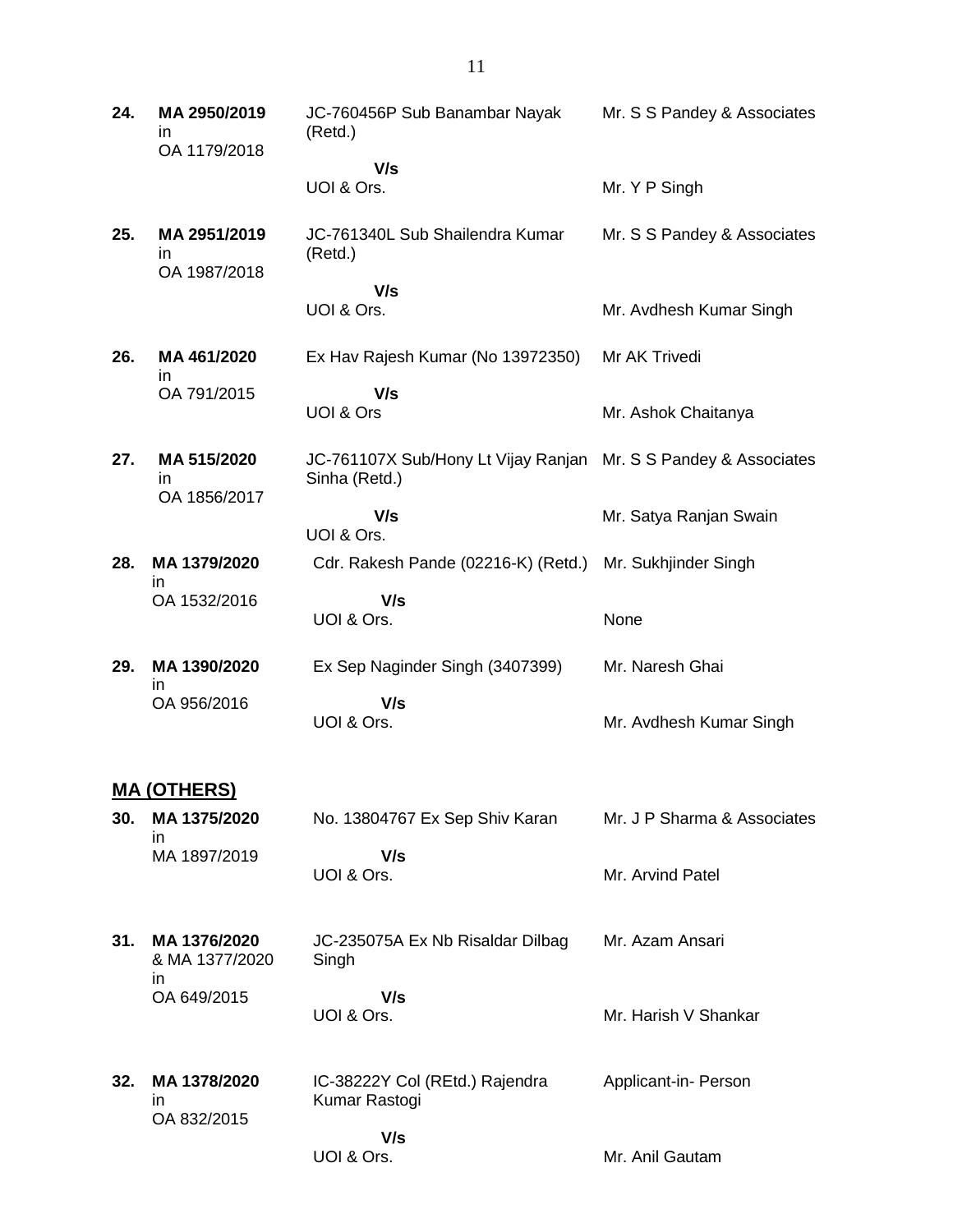**33. MA 1380/2020** & MA 1381/2020 in MA 1460/2019 in OA 11/2017 No. 1473309-H Ex Sep Durga Prasad Mr. J P Sharma & Associates **Satapathy V/s** UOI & Ors. Mr. S D Windlesh

| 34. | MA 1382/2020<br>ın | No. 14225121-M Ex Hav (Hony Nb)<br>Sub) Ganga Sagar Dubey | Mr. JP Sharma & Associates |
|-----|--------------------|-----------------------------------------------------------|----------------------------|
|     | MA 1674/2018<br>ın | V/s                                                       |                            |
|     | OA 735/2018        | UOI & Ors.                                                | Mr. Satya Ranjan Swain     |

# **RAs**

| 35. | RA 43/2017<br>with                 | Maj Nishant Gupta                                               | Mr Gautam Jha                                                  |
|-----|------------------------------------|-----------------------------------------------------------------|----------------------------------------------------------------|
|     | MA 936/2017<br>in<br>OA 700/2015   | V/s<br>UOI & Ors                                                | Mr Anil Gautam                                                 |
| 36. | RA 9/2019<br>with                  | UOI & Ors.                                                      | Dr. Vijendra Singh Mahndiyan                                   |
|     | MA 1142/2019<br>in.<br>OA 26/2016  | V/s<br>Col Vipul Verma (Retd.)                                  | Mr. Rajesh Nandal                                              |
| 37. | RA 25/2019<br>with                 | IC-48723M Brig G S Ahluwalia                                    | Mr. S S Pandey & Associates                                    |
|     | MA 1716/2019<br>in.<br>OA 440/2015 | V/s<br>UOI & Ors.                                               | Mr. Karan Singh Bhati, Sr.<br><b>CGSC</b>                      |
| 38. | RA 54/2019<br>with MA<br>2135/2019 | Gnr/Opr Devi Ram (Retd) (No 14387377 Mr RK Rastogi<br>M)<br>V/s |                                                                |
|     | in<br>OA 722/2016                  | UOI & Ors                                                       | Mr. Ashok Chaitanya                                            |
| 39. | <b>RA 7/2020</b><br>with           | UOI & Ors.                                                      | Mr. Karan Singh Bhati, Sr.<br>CGSC                             |
|     | MA 420/2020<br>in<br>OA 2126/2019  | V/s<br>Ex Hav (Hony Nb Sub) Om Prakash                          | Mr. V S Kadian                                                 |
|     | <b>PART HEARD</b>                  |                                                                 |                                                                |
| 40. | OA 875/2016                        | Lt Col (Retd) Ramanpreet Singh<br><b>Bajwa</b>                  | Mr. Mohan Kumar, Rashmi<br>Singh, Rohit Pratap &<br>Associates |
|     |                                    | $\mathbf{V}$                                                    |                                                                |

Mr Avdhesh Kumar Singh

 **V/s** UOI & Ors.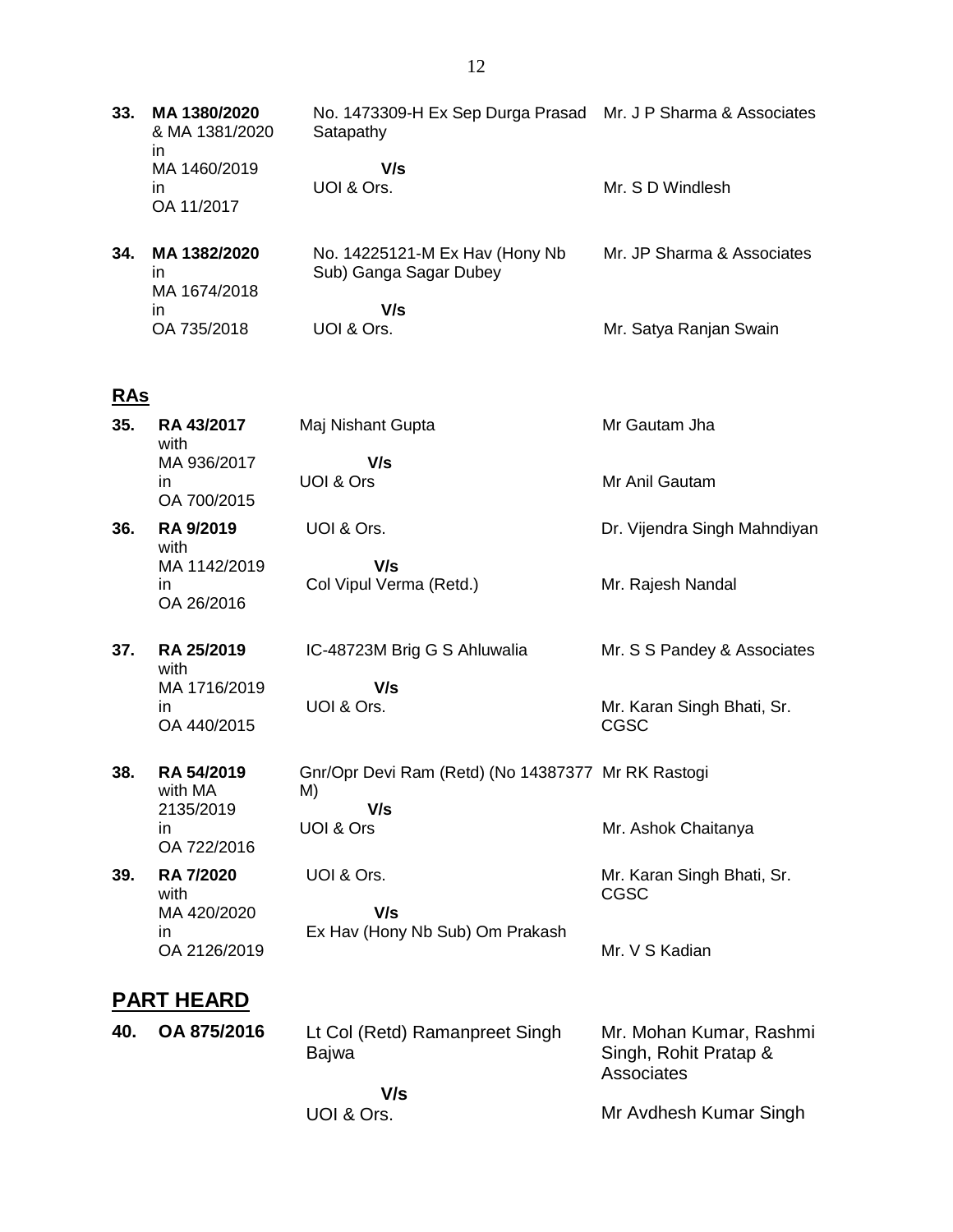# **PLEADINGS NOT COMPLETE**

| 41. | OA 50/2019<br>with                   | Ex Nk Kshatriya Nilesh Kumar                    | Mr. VS Kadian                             |
|-----|--------------------------------------|-------------------------------------------------|-------------------------------------------|
|     | MA 562/2020                          | V/s<br>UOI & Ors.                               | Mr. J S Yadav                             |
| 42. | OA 114/2019                          | Ex Cpl Rajat Ranjan (No 905612B)                | Mr Charan Singh                           |
|     |                                      | V/s<br>UOI & Ors.                               | Mr. Ashok Chaitanya                       |
| 43. | OA 278/2019<br>with<br>MA 739/2019   | Ex HFO Satya Prakash Sharma<br>(647668)         | Ms. Pallavi Awasthi                       |
|     |                                      | V/s<br>UOI & Ors.                               | Mr. Rajeev Kumar                          |
| 44. | OA 539/2019                          | IC-47523 Brig Parveen Kumar Goyal<br>(Retd.)    | Mr. Ajit Kakkar & Associates              |
|     |                                      | V/s<br>UOI & Ors.                               | Mr. Rajesh Kumar Das                      |
| 45. | OA 694/2019<br>with                  | IC-53492L Col Pramod Kumar Awasthi              | Mr. Deepak Agarwal                        |
|     | MA 1294/2019                         | V/s<br>UOI & Ors.                               | Mr. Rajeev Kumar                          |
| 46. | OA 784/2019<br>with                  | No. 931587-S Ex Cpl Rakesh Kumar                | Mr. Gyan Chandra Tripathi                 |
|     | MA 1384/2019                         | V/s<br>UOI & Ors.                               | Mr. Karan Singh Bhati, Sr.<br>CGSC        |
| 47. | OA 1135/2019                         | Brig S K Gupta (Retd) (MR 04965 P)              | Mr Ajit Kakkar & Associates               |
|     | with<br>MA 675/2020                  | V/s<br>UOI & Ors.                               | Mr. Karan Singh Bhati, Sr.<br><b>CGSC</b> |
| 48. | OA 1235/2019<br>with                 | JC-812246M Ex Nb Sub Narinder Singh             | Mr. Virender Singh Kadian                 |
|     | MA 1972/2019 &<br>322/2020           | V/s<br>UOI & Ors.                               | Mr. Prabodh Kumar                         |
| 49. | OA 1286/2019<br>with<br>MA 2013/2019 | Ex Nk (TS) GJ Ramasubba Reddy (No<br>2802374 H) | Mr Ajit Kakkar & Associates               |
|     |                                      | V/s<br>UOI & Ors.                               | Mr. Shyam Narayan                         |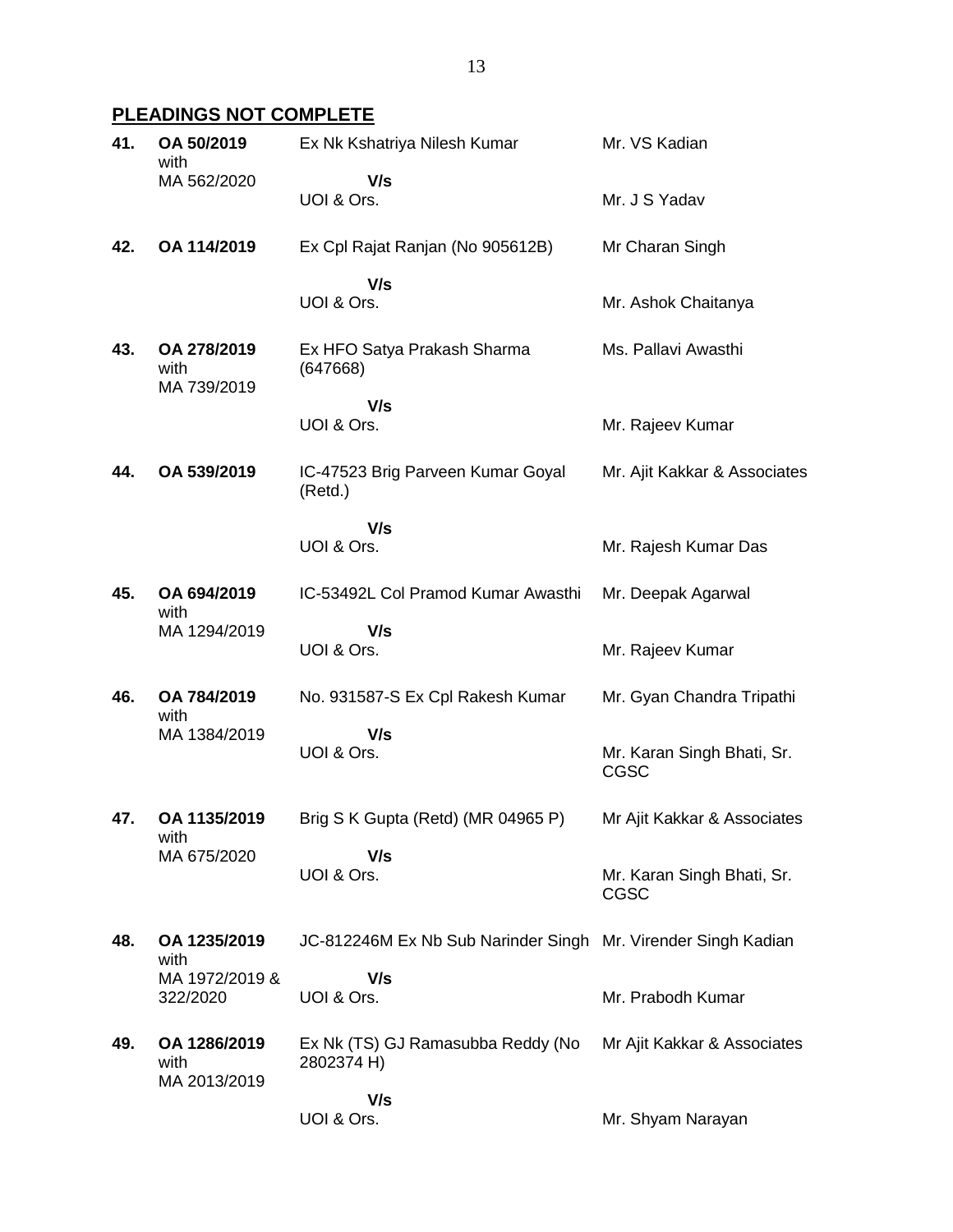#### **PLEADINGS COMPLETE**

# **DATES WILL BE GIVEN BY THE TRIBUNAL OFFICER - ORDERS WILL BE UPLOADED ON THE WEBSITE**

| 51. | OA 419/2017<br>with                 | Col Arun Mukherjee (Retd.)                              | Mr. R K Tripathi         |
|-----|-------------------------------------|---------------------------------------------------------|--------------------------|
|     | MA 350/2017                         | V/s<br>UOI & Ors.                                       | Mr Shyam Narayan         |
| 52. | TA 4/2019<br>WP(C)No.6185/20        | Ex Nk Dwarka Prasad (No.2990110W)                       | Mr. V S Kadian           |
|     | 02                                  | V/s<br>UOI & Ors.                                       | None                     |
| 53. | OA 360/2019<br>with<br>MA 904/2019  | No. 02260-K Cdr Trilochan Singh<br>Bhatia (Retd.)       | Mr. Shakti Chand Jaidwal |
|     |                                     | V/s<br>UOI & Ors.                                       | Mr Shyam Narayan         |
| 54. | OA 365/2019                         | JC-581972-N Ex Nb Sub/Clk<br><b>Dharminder Kumar</b>    | Mr. Shakti Chand Jaidwal |
|     |                                     | V/s<br>UOI & Ors.                                       | Mr. Shyam Narayan        |
| 55. | OA 540/2019                         | Ex Sgt Bahuleyan V (795712-B)                           | Mr. Ved Prakash          |
|     |                                     | V/s<br>UOI & Ors.                                       | Mr. Harish V Shankar     |
| 56. | OA 967/2019<br>with<br>MA 1632/2019 | Gp Capt Ajai Kumar Agnihotri (Retd)<br>(No 16671)       | Mr Baljeet Singh         |
|     |                                     | V/s<br>UOI & Ors.                                       | Mr. Rajeev Kumar         |
| 57. | OA 1189/2019                        | IC-36913M Maj Gen Lalit Kumar<br>Rampal (VSM) (Retd)    | Mr. SM Dalal             |
|     |                                     | V/s<br>UOI & Ors.                                       | Mr SD Windlesh           |
| 58. | OA 1204/2019                        | No. 15667430-A Ex Hav (ACP-1)<br>Satnarain Singh<br>V/s | Mr. O S Punia            |
|     |                                     | UOI & Ors.                                              | Ms. Barkha Babbar        |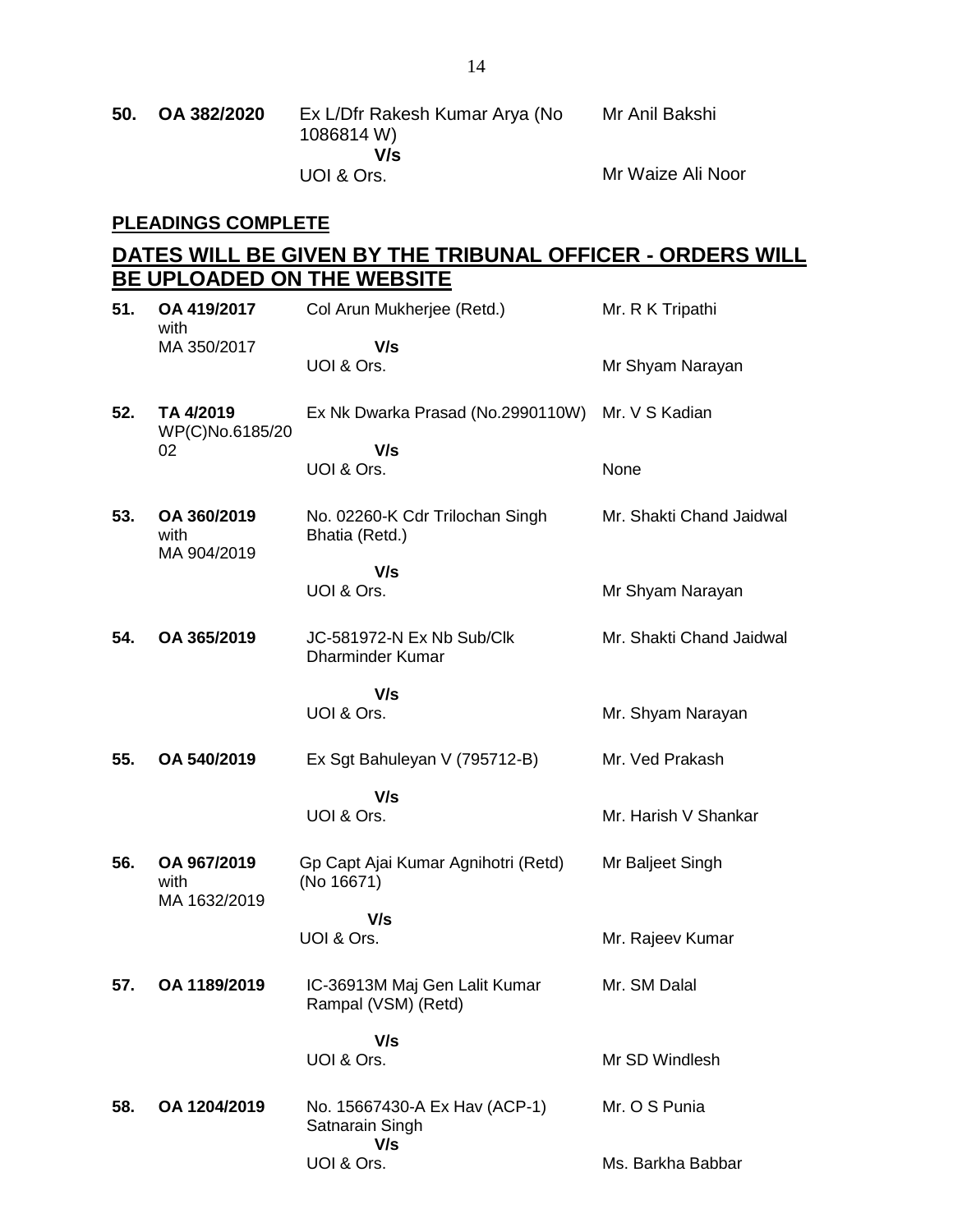| 59. | OA 1312/2019         | Ex Hon SLT MCPO LOG (SC)-II Dhan<br>Singh (150794-R) | Mr. Ved Prakash     |
|-----|----------------------|------------------------------------------------------|---------------------|
|     |                      | V/s<br>UOI & Ors.                                    | Mr. Neeraj Sr. CGSC |
| 60. | OA 1361/2019<br>with | No. 720672-T Ex Sgt Gajab Singh                      | Mr. Praveen Kumar   |
|     | MA 2105/2019         | V/s<br>UOI & Ors.                                    | Ms. Barkha Babbar   |
| 61. | OA 2254/2019         | Ex Sep Sonu (No 2998424 M)                           | Mr Praveen Kumar    |
|     |                      | V/s<br>UOI & Ors.                                    | Mr. Arvind Patel    |

# **MATTERS SCHEDULED FOR 22 SEP 2020**

| <u>S.<br/>No.</u> | Case No.                             | <b>Parties Name</b>                                             | <b>Advocate for Petitioner</b><br><b>Respondents</b> |
|-------------------|--------------------------------------|-----------------------------------------------------------------|------------------------------------------------------|
|                   | <b>ADMISSION MATTERS</b>             |                                                                 |                                                      |
| 62.               | OA 846/2020<br>with                  | Ex Rect Ram Ratan (2665292)                                     | Mr. Ajit Kakkar                                      |
|                   | MA 965/2020                          | V/s<br>UOI & Ors.                                               | Mr. Niranjan Das                                     |
| 63.               | OA 1222/2020<br>with<br>MA 1407/2020 | Ex Sepoy Raju Bahadur Acharya Ms Archana Ramesh<br>(14934486 P) |                                                      |
|                   |                                      | V/s                                                             |                                                      |
|                   |                                      | UOI & Ors.                                                      | None                                                 |
| 64.               | OA 1223/2020<br>with<br>MA 1408/2020 | IC-23859 L Lt Col O P Singh<br>(Retd.)                          | Mr Shakti Chand Jaidwal                              |
|                   |                                      | V/s<br>UOI & Ors.                                               | None                                                 |
| 65.               | OA 1224/2020<br>with                 | 622693-T Ex MWO Vijender<br>Singh Teotia                        | Mr. Virender Singh<br>Kadian                         |
|                   | MA 1409/2020                         | V/s<br>UOI & Ors.                                               | None                                                 |
| 66.               | OA 1225/2020<br>with                 | Bhagwan Dass Saini POWTR<br>82389 (Retd) & Anr                  | Mr Sukhjinder Singh                                  |
|                   | MA 1411/2020 &<br>1412/2020          | V/s                                                             |                                                      |
|                   |                                      | UOI & Anr.                                                      | None                                                 |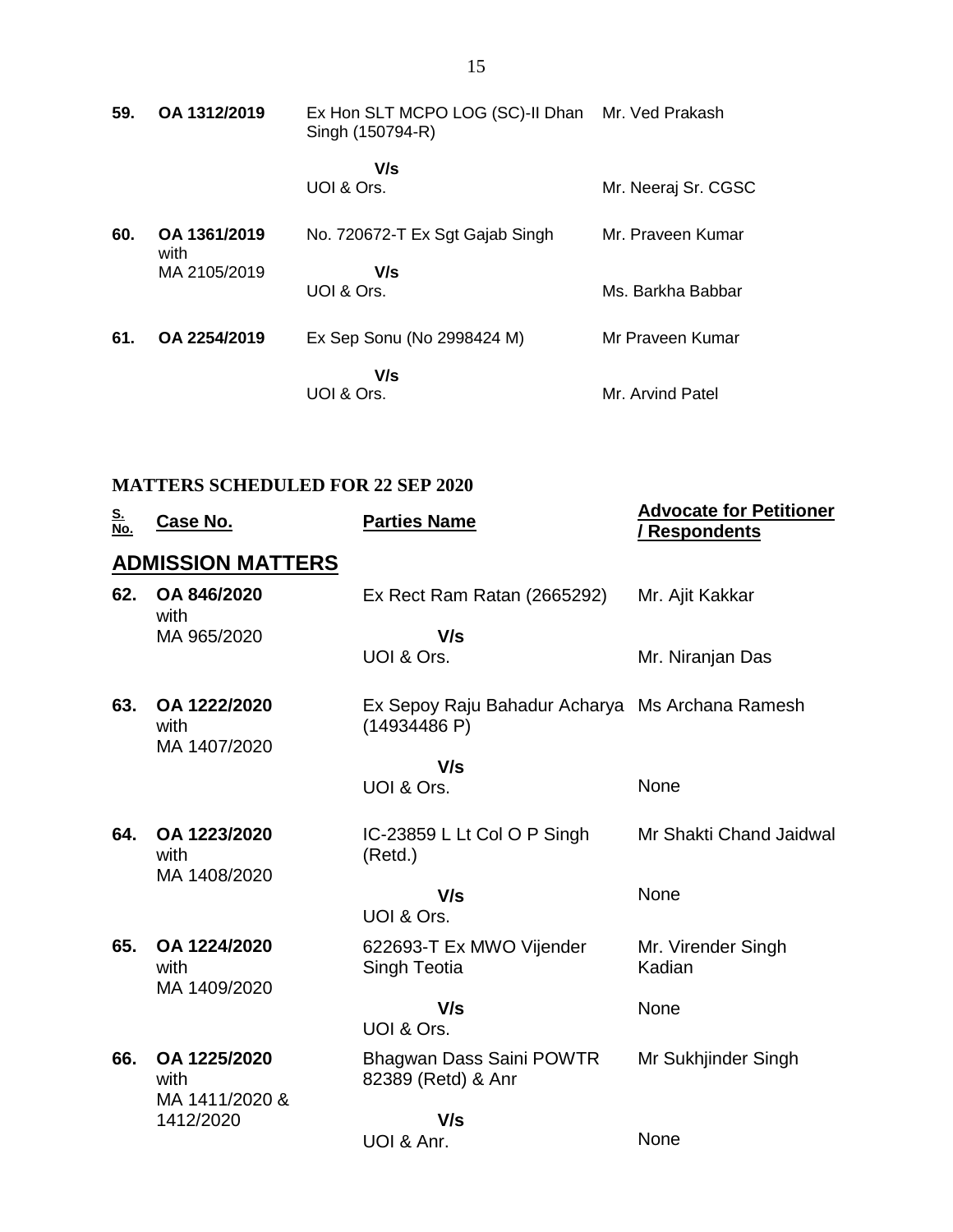| 67.         | OA 1226/2020<br>with                   | WO S Mandal (Retd) (607951)                                                                          | Mr Manoj Kr Gupta              |
|-------------|----------------------------------------|------------------------------------------------------------------------------------------------------|--------------------------------|
|             | MA 1413/2020                           | V/s<br>UOI & Ors.                                                                                    | None                           |
|             | <b>MA (EXECUTION)</b>                  |                                                                                                      |                                |
| 68.         | MA 375/2018<br><i>in</i><br>OA 74/2010 | No.6905369 Ex Sep Rai Singh<br>(Since Deceased) Thru Smt.<br>Meena Devi his legal<br>represenatative | Mr. S S Pandey &<br>Associates |
|             |                                        | V/s<br><b>UOI &amp; Ors</b>                                                                          | None                           |
| 69.         | MA 1536/2019                           | JC-59361W Ex Maj Vivek Prakash                                                                       | Mr. SS Pandey                  |
|             | in<br>OA 289/2016                      | V/s<br>UOI & Ors                                                                                     | Mr. J S Rawat                  |
| <b>WITH</b> |                                        |                                                                                                      |                                |
| 70.         | MA 2893/2019<br>& MA 2894/2019         | UOI & Ors                                                                                            | Mr. JS Rawat                   |
|             | in<br>OA 289/2016                      | V/s<br>Ex Maj Vivek Prakash (IC-59361W) Mr SS Pandey                                                 |                                |
| 71.         | MA 2062/2019<br><i>in</i>              | IC-67209X Ex Capt SS Pawar                                                                           | Mr. SM Dalal                   |
|             | OA 865/2015                            | V/s<br><b>UOI &amp; Ors</b>                                                                          | None                           |
| <b>WITH</b> |                                        |                                                                                                      |                                |
| 72.         | MA 1838/2019<br>& MA 1839/2019 in      | UOI & Ors                                                                                            | None                           |
|             | OA 865/2015                            | V/s<br>Ex Capt SS Pawar                                                                              | Mr. S M Dalal                  |
| 73.         | MA 746/2020<br>ın                      | JC 165711-H Ex Sub Maj Bharat Mr Virender Singh<br>Singh                                             | Kadian                         |
|             | OA 1569/2018                           | V/s<br>UOI & Ors                                                                                     | Mr. Satya Ranjan Swain         |
| 74.         | MA 747/2020<br>in.                     | Smt Saroj Devi                                                                                       | Mr AK Trivedi &<br>Associates  |
|             | OA 502/2016                            | V/s<br>UOI & Ors.                                                                                    | Mr. Prabodh Kumar              |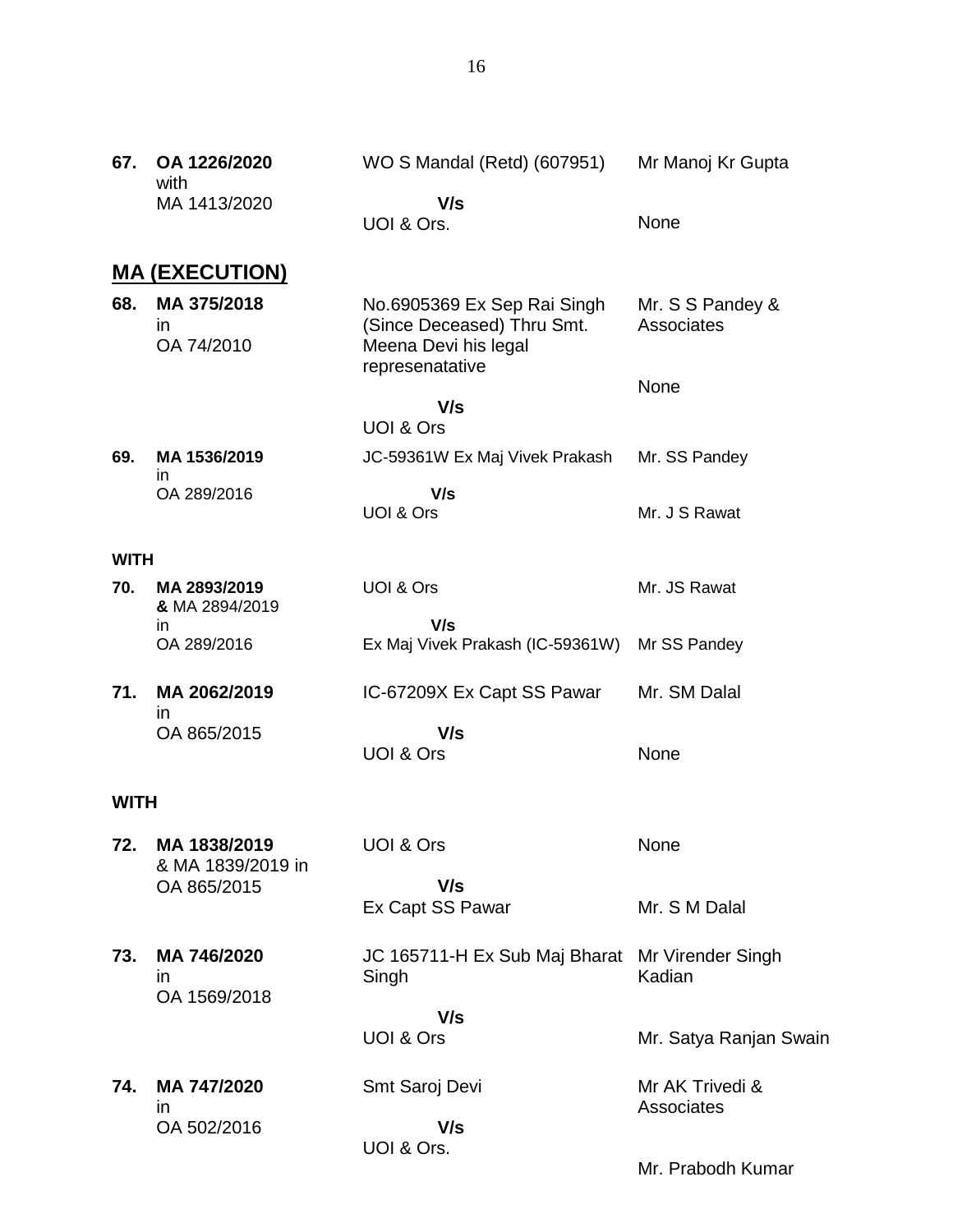|  | 75. MA 1406/2020 | No. 14339210-L Ex Nk Ram | Mr. M K Gaur     |
|--|------------------|--------------------------|------------------|
|  | ın               | Kishan                   |                  |
|  | OA 1126/2016     |                          |                  |
|  |                  | V/s                      | Mr. S D Windlesh |
|  |                  | UOI & Ors.               |                  |

# **MA (OTHERS)**

| 76.        | MA 2796/2019<br>in.<br>OA 1422/2017                      | SS-39033F Maj S S Chahal (Retd.)<br>V/s<br>UOI & Ors.                  | Mr. S S Pandey &<br>Associates<br>Mr. Y P Singh                                        |
|------------|----------------------------------------------------------|------------------------------------------------------------------------|----------------------------------------------------------------------------------------|
| 77.        | MA 370/2020<br>with<br>MA 371/2020<br>in.<br>TA 17/2009  | No. 3166080 Ex. Naik Jagbir<br>Singh<br>V/s<br>UOI & Ors               | Mr. D S Kauntae                                                                        |
| 78.        | MA 1414/2020<br>in<br>OA (Appeal)<br>1505/2019           | Ankit Kumar LS (GW) (No 225893<br>W)<br>V/s<br>UOI & Ors.              | Mr. Ajit Kakkar & Associates<br>Mr. Harish V Shankar                                   |
| 79.        | MA 1415/2020<br>in<br>OA (Appeal)<br>1506/2019           | No. 226054-K Kundan Kumar<br>LS(UW)<br>V/s<br>UOI & Ors.               | Mr. Ajit Kakkar & Associates<br>Dr. Vijendra Singh<br>Mahndiyan                        |
| <b>RAS</b> |                                                          |                                                                        |                                                                                        |
| 80.        | RA 23/2019<br>in<br>OA 977/2016                          | IC-47132Y Col Amit Sood<br>V/s<br>UOI & Ors                            | Mr. Amitava Chauhan & Mr.<br>Anand Singh Chauhan<br>Mr. Karan Singh Bhati, Sr.<br>CGSC |
| 81.        | RA 64/2019<br>with<br>MA 3087/2019<br>in.<br>OA 472/2018 | Ex Gnr Jhabar Singh (No 1269246K Mr Manoj Kr Gupta<br>V/s<br>UOI & Ors | Mr. Harish V Shankar                                                                   |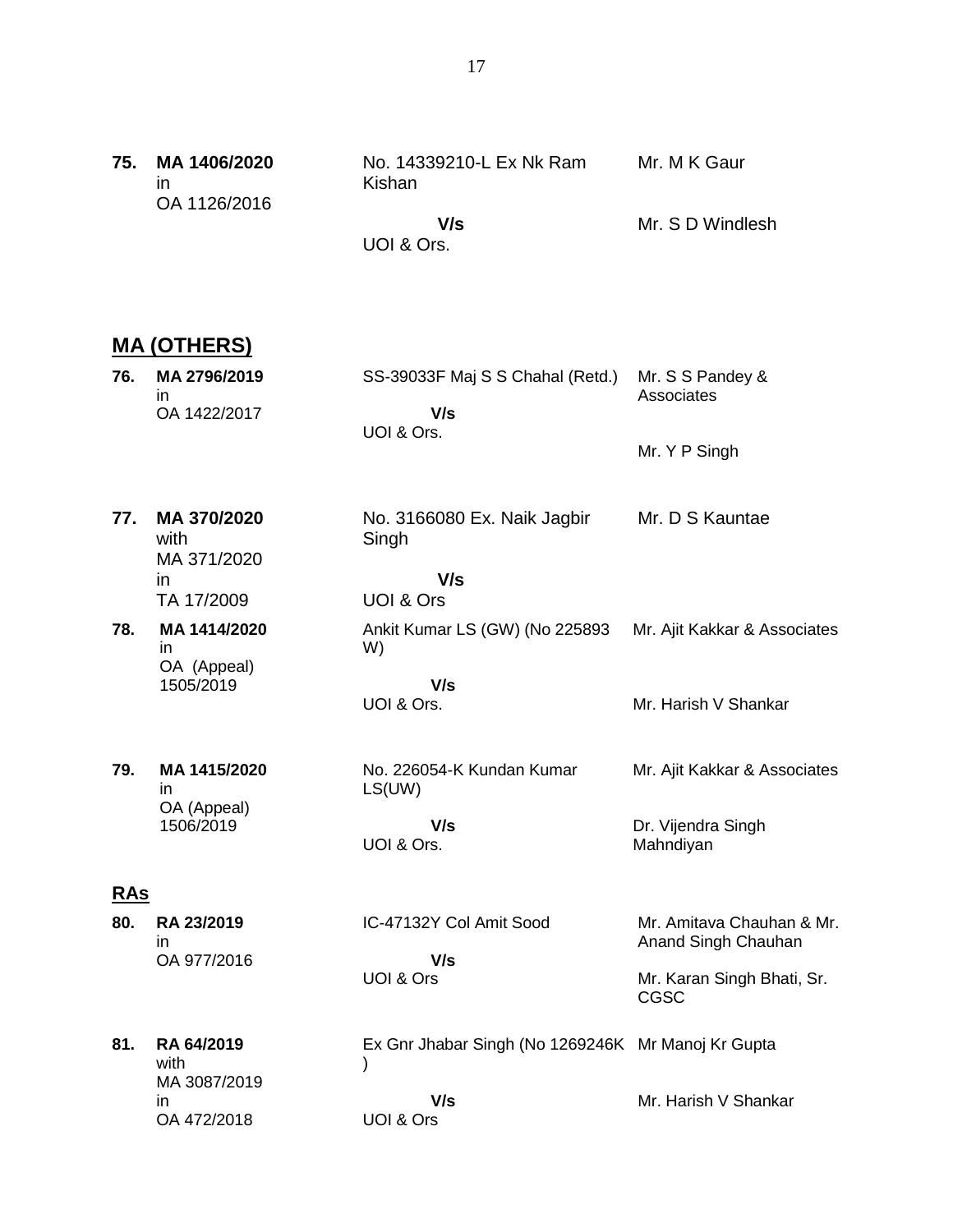| 82. | RA 32/2020                              | UOI & Ors.                  | Mr. S D Windlesh |
|-----|-----------------------------------------|-----------------------------|------------------|
|     | ın<br>MA 1383/2020<br>ın<br>OA 303/2016 | V/s<br>Smt. Ranajana Kumari | Mr. J P Sharma   |

# **PART HEARD**

| 83 | MA 2131/2019   | Wg Cdr MK Badruddin (Retd) | Mr SS Pandey &           |
|----|----------------|----------------------------|--------------------------|
|    | & MA 2132/2019 | (No 21902 F)               | Associates               |
|    | ın             | V/s                        | Mr Karan Singh Bhati, Sr |
|    | OA 466/2015    | UOI & Ors                  | CGSC with Mr. Y P        |

Singh

#### **WITH**

| 84. | MA 1789/2019 | No. 21902-F Wg Cdr M K | Mr. S S Pandey & |
|-----|--------------|------------------------|------------------|
|     |              | Badruddin (Retd.)      | Associates       |
|     | OA 466/2015  |                        |                  |
|     |              | V/s                    | Mr. Y P Singh    |

UOI & Ors.

# **PLEADINGS NOT COMPLETE**

| 85. | <b>OA (Appeal) 80/2018</b>                            | Sepoy Krashan Pal (Thru his<br>brother Satyapal Kashyap) | Mr. Anand Kumar                 |
|-----|-------------------------------------------------------|----------------------------------------------------------|---------------------------------|
|     |                                                       | V/s<br>UOI & Ors.                                        | Mr Anil Gautam                  |
| 86. | OA 685/2018                                           | No. 108688W Ex LME A<br>Ramesh                           | Mr. I S Singh/Abhishek<br>Singh |
|     |                                                       | V/s<br>UOI & Ors.                                        | Mr Rajesh Kumar Das             |
| 87. | OA 756/2018<br>with                                   | MR-05373X Col Ajay Gupta<br>(Retd)                       | Mr.V S Kadian                   |
|     | MA 623/2018                                           | V/s<br>UOI & Ors.                                        | Mr Tarunvir Singh<br>Khehar     |
| 88. | OA (Appeal) 1277/2018<br>with<br>OA (Appeal) 167/2014 | Hav Govind Singh Bisht<br>(4185892-Y)                    | Mr. Ankur Chhibber              |
|     | (RB, Lucknow)                                         | V/s<br>UOI & Ors.                                        | Mr. J S Yadav                   |
| 89. | OA 521/2019<br>with<br>MA 1094/2019                   | Ex Warrant Officer Dhirendra<br>Deo (282808 A)           | Mr Praveen Kumar                |
|     |                                                       | V/s                                                      |                                 |
|     |                                                       | UOI & Ors.                                               | Mr. Ashok Chaitanya             |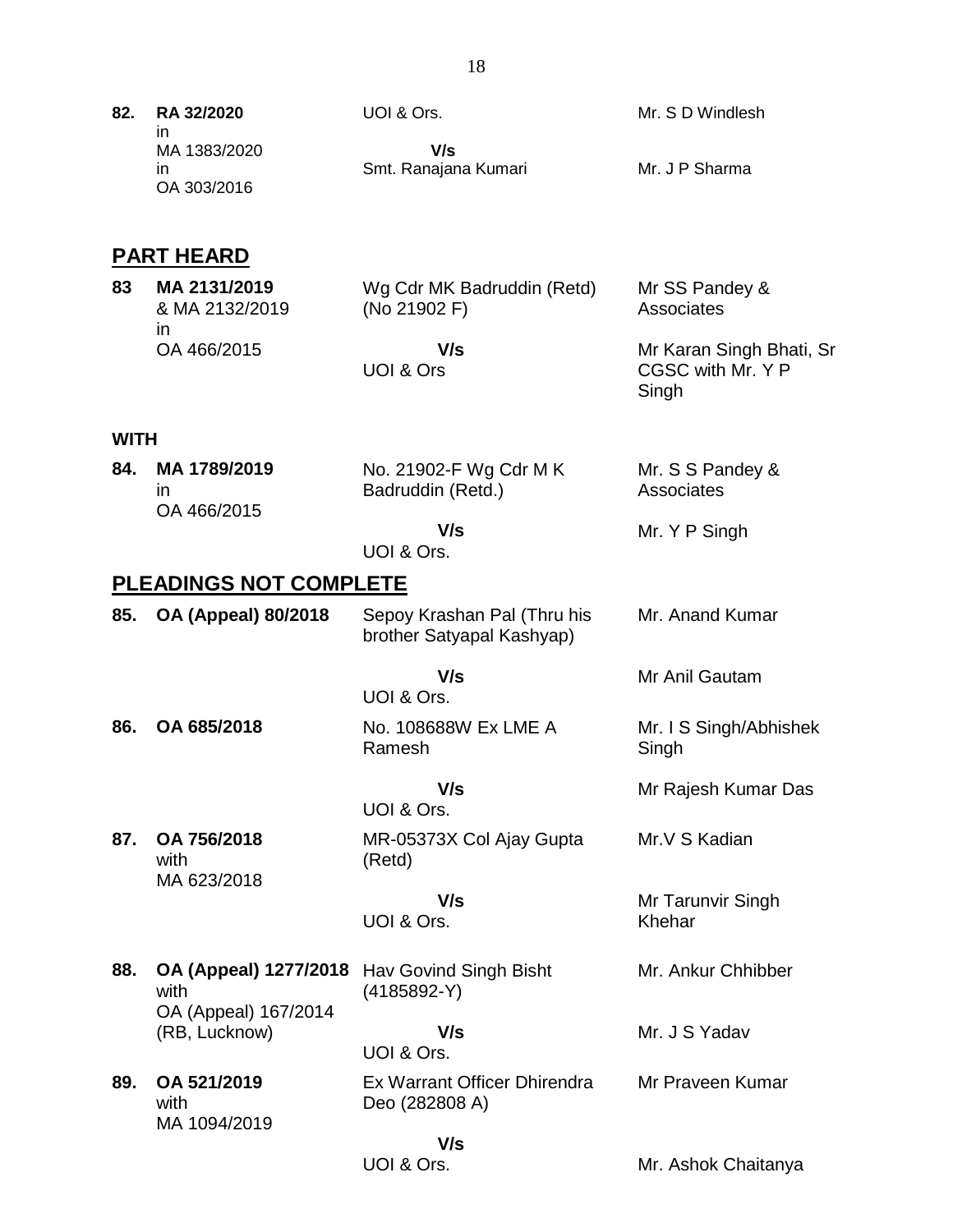| 90.         | OA 1358/2019                         | JC-226317W Ex Nb Sub<br>Narendar Singh                      | Mr. J P Sharma &<br>Associates    |
|-------------|--------------------------------------|-------------------------------------------------------------|-----------------------------------|
|             |                                      | V/s<br>UOI & Ors.                                           | Ms Suman Chauhan                  |
| 91.         | OA 10/2020                           | Nk Gurukul Lama (No<br>5352412K)                            | Mr Ashok Kumar &<br>Praveen Payal |
|             |                                      | V/s<br>UOI & Ors.                                           | Mr. Satya Ranjan Swain            |
|             | <b>PLEADINGS COMPLETE</b>            |                                                             |                                   |
| 92.         | OA 700/2019<br>with                  | No. 651319-T Ex MWO (HFL)<br>Amrit Lal Sekhri               | Mr. Virender Singh<br>Kadian      |
|             | MA 1298/2019                         | V/s<br>UOI & Ors.                                           |                                   |
|             |                                      |                                                             | Mr. KK Tyagi                      |
| 93.         | OA 724/2010                          | Sub (Hony Capt)<br>Sethumadhavan K. C.                      | Mr. S. S. Pandey                  |
|             |                                      | V/s<br>UOI & Ors.                                           | Mr Anil Gautam                    |
| <b>WITH</b> |                                      |                                                             |                                   |
| 94.         | OA 740/2010<br>with MA 396/2014      | Sub Maj (Hony Capt) V. K.<br>Awasti                         | Mr. S. S. Pandey                  |
|             |                                      | V/s<br>UOI & Ors.                                           | Mr SD Windlesh                    |
| 95.         | OA 248/2013<br>with<br>MA 1473/2017  | Disabled War Veterans through<br>its President Col HN Handa | Mr Jaideep Singh                  |
|             |                                      | V/s<br>UOI & Ors.                                           | Dr Vijendra Mahndiyan             |
| WITH        |                                      |                                                             |                                   |
| 96.         | OA 431/2014<br>with<br>MA 515/2014 & | Disabled War Veterans (India)<br>Regd.                      | Mr. Jaideep Singh                 |
|             | MA 1891/2018                         | V/s                                                         | Dr Vijendra Singh                 |

 **V/s** UOI & Ors.

Dr Vijendra Singh Mahndiyan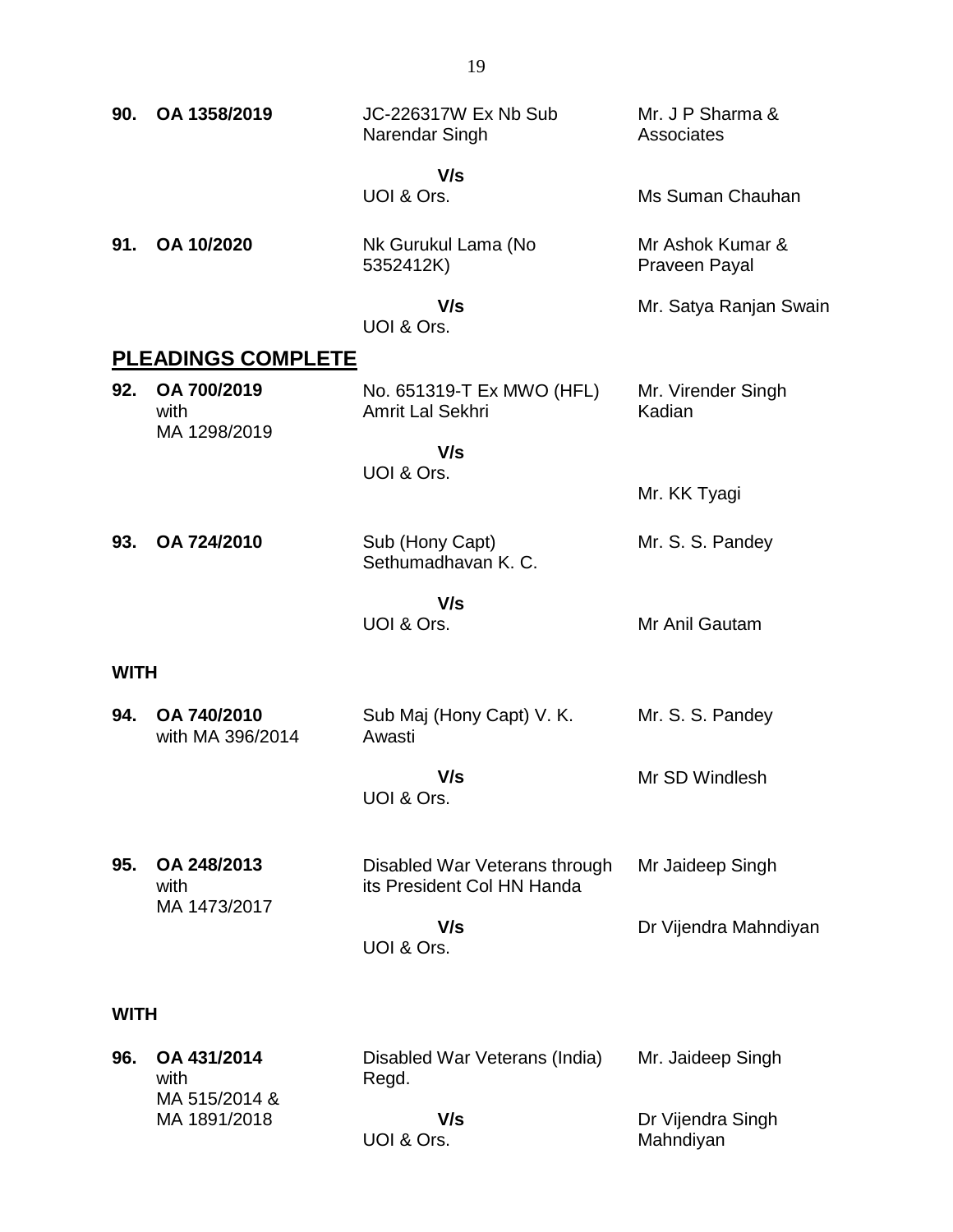| 97. | OA 515/2014                               | <b>DFR Rambir Singh</b>                        | <b>Shohit Chaudhary</b>                           |
|-----|-------------------------------------------|------------------------------------------------|---------------------------------------------------|
|     |                                           | V/s<br>UOI & Ors.                              | Mr Anil Gautam                                    |
| 98. | OA 1010/2015                              | Ex MWO Ayodhya Mishra                          | Mr. V S Kadian                                    |
|     |                                           | V/s<br>UOI & Ors.                              | Dr. Vijendra Singh<br>Mahndiyan                   |
| 99. | OA 1361/2016<br>with                      | Ex JWO Harvinder Singh                         | Mr. Praveen Kumar                                 |
|     | MA 1024/2016                              | V/s<br>UOI & Ors.                              | Mr YP Singh                                       |
|     | 100. OA 1533/2016                         | Ex Rfn Kameshwar Giri                          | Mr Naresh Ghai                                    |
|     |                                           | V/s<br>UOI & Ors.                              | Mr VS Tomar for R 1-2,<br>Ms Anjali Vohra for R-3 |
|     | 101. OA 1228/2017<br>with<br>MA 1590/2019 | Lt Cdr Bal Chandra Pandey &<br>Ors.            | Mr. Anil Srivastava &<br>Associates               |
|     |                                           | V/s<br>UOI & Ors.                              | Mr Anil Gautam                                    |
|     | 102. OA 168/2018<br>with<br>MA 116/2018   | IC-15757A Gp Capt Girish<br>Kumar Johri (Retd) | Mr. Anil Srivastava &<br>Associates               |
|     |                                           | V/s<br>UOI & Ors.                              | Mr. Rajesh Kumar Das                              |
|     | 103. OA 1191/2018                         | Ex WO Rajinder Prasad<br>Chaudhary (8372158X)  | Mr. SS Pandey & Ms.<br>Vibhuti Sharma             |
|     |                                           | V/s<br>UOI & Ors.                              | Ms. Jyotsana Kaushik                              |
|     | 104. OA 2099/2018<br>with<br>MA 2310/2018 | SL-2670A Maj Govind Singh<br>Rawat (Retd)      | Mr. IS Yadav                                      |
|     |                                           | V/s<br>UOI & Ors.                              | Mr. J S Yadav                                     |
|     | 105. OA 127/2019<br>with                  | MS-13335W Lt Col Suparna<br>Singh (Retd.)      | Mr. S S Pandey &<br>Associates                    |
|     | MA 535/2019                               | V/s<br>UOI & Ors.                              |                                                   |

Mr. S D Windlesh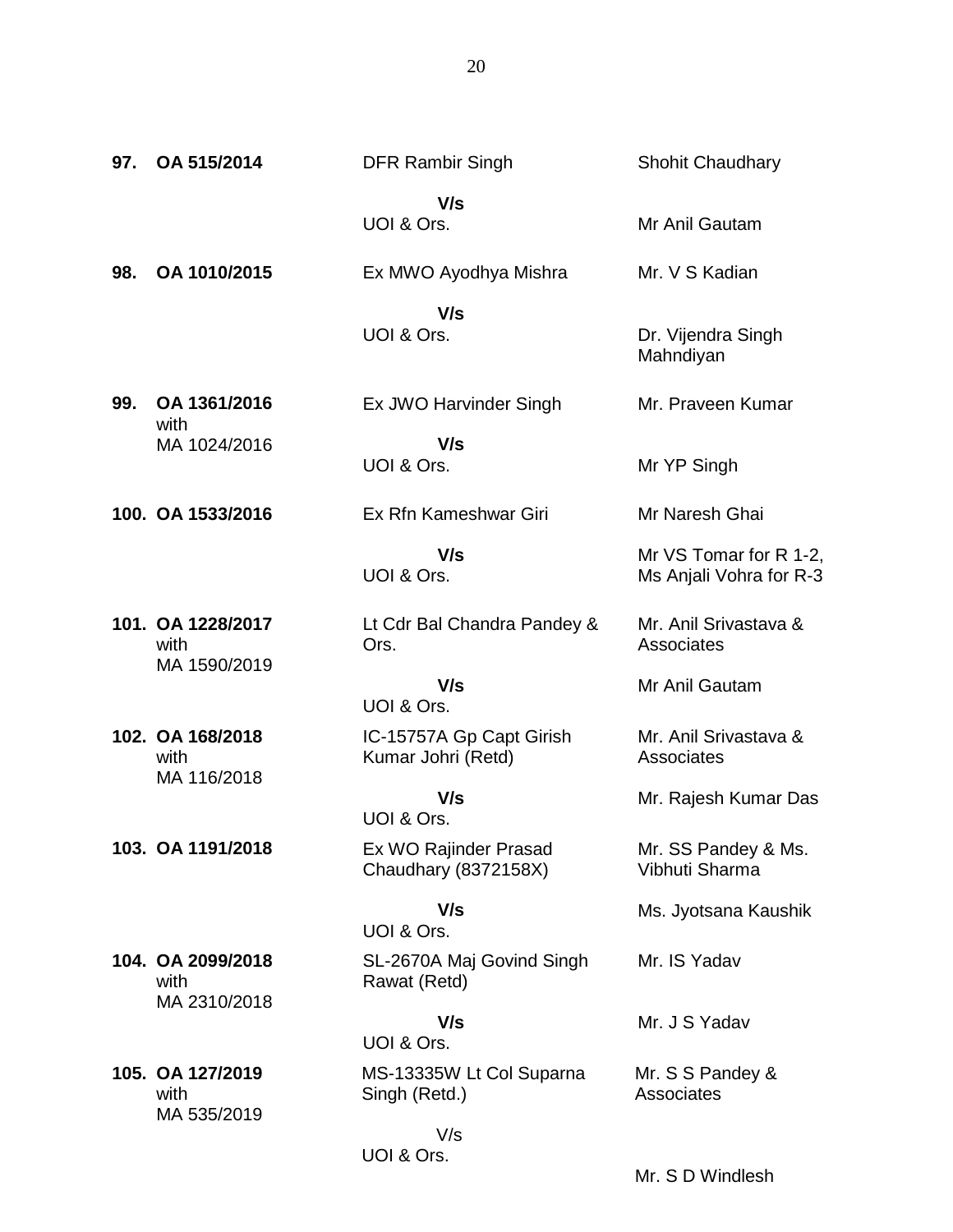| 106. OA 1485/2019<br>with<br>MA 2405/2019 | JC-805086P Ex Nb Sub Kuldip<br>Singh (Retd)      | Mr. AK Chaudhary & Mr.<br>Manoj Gupta) |
|-------------------------------------------|--------------------------------------------------|----------------------------------------|
|                                           | V/s<br>UOI & Ors.                                | Mr. Prabodh Kumar                      |
|                                           |                                                  |                                        |
| 107. OA 1607/2019                         | No 15471511N Ex Dfr Suhash<br><b>Babu</b><br>V/s | Mr. VS Kadian                          |
|                                           | UOI & Ors.                                       | Mr. Arvind Patel                       |

#### **HON'BLE MS. JUSTICE SUNITA GUPTA WILL SIT SINGLY**

|               | S. No. Case No.              | <b>Parties Name</b>                                | <b>Advocate for Petitioner /</b><br><b>Respondents</b> |
|---------------|------------------------------|----------------------------------------------------|--------------------------------------------------------|
|               | <b>For Hearing</b>           |                                                    |                                                        |
| $\mathbf 1$ . | OA 266/2018                  | Ex Sub C Muthaian (TJ 2090L)                       | Ms Edwin Jerome & V.K.                                 |
|               | (RB, CHENNAI)                | V/s                                                | Vijayakumaran                                          |
|               |                              | UOI & Ors.                                         | Mr V. Balasubramanian                                  |
| 2.            | OA 267/2018<br>(RB, CHENNAI) | Ex Hony Nb Sub M Chelladurai<br>(10452492K)<br>V/s | Mr M Selvaraj                                          |
|               |                              | UOI & Ors.                                         | Mr V. Balasubramanian                                  |

### **THIS BENCH WILL NOT ASSEMBLE TODAY**

UOI & Ors.

**CORAM: HON'BLE MS. JUSTICE SUNITA GUPTA HON'BLE AIR MARSHAL B.B.P. SINHA**

|    | S. No. Case No.                    | <b>Parties Name</b>                                                               | <b>Advocate for Petitioner /</b><br><b>Respondents</b> |
|----|------------------------------------|-----------------------------------------------------------------------------------|--------------------------------------------------------|
|    | <b>For Clarifications</b>          |                                                                                   |                                                        |
| 1. | OA 512/2018<br>with<br>MA 366/2018 | Ex Flt. Lt. Pooja Sahrawat W/o Late IC- Mr. Ajay Bhalla<br>44588M Col Rohit Dalal |                                                        |
|    |                                    | V/s                                                                               |                                                        |

Ms Barkha Babbar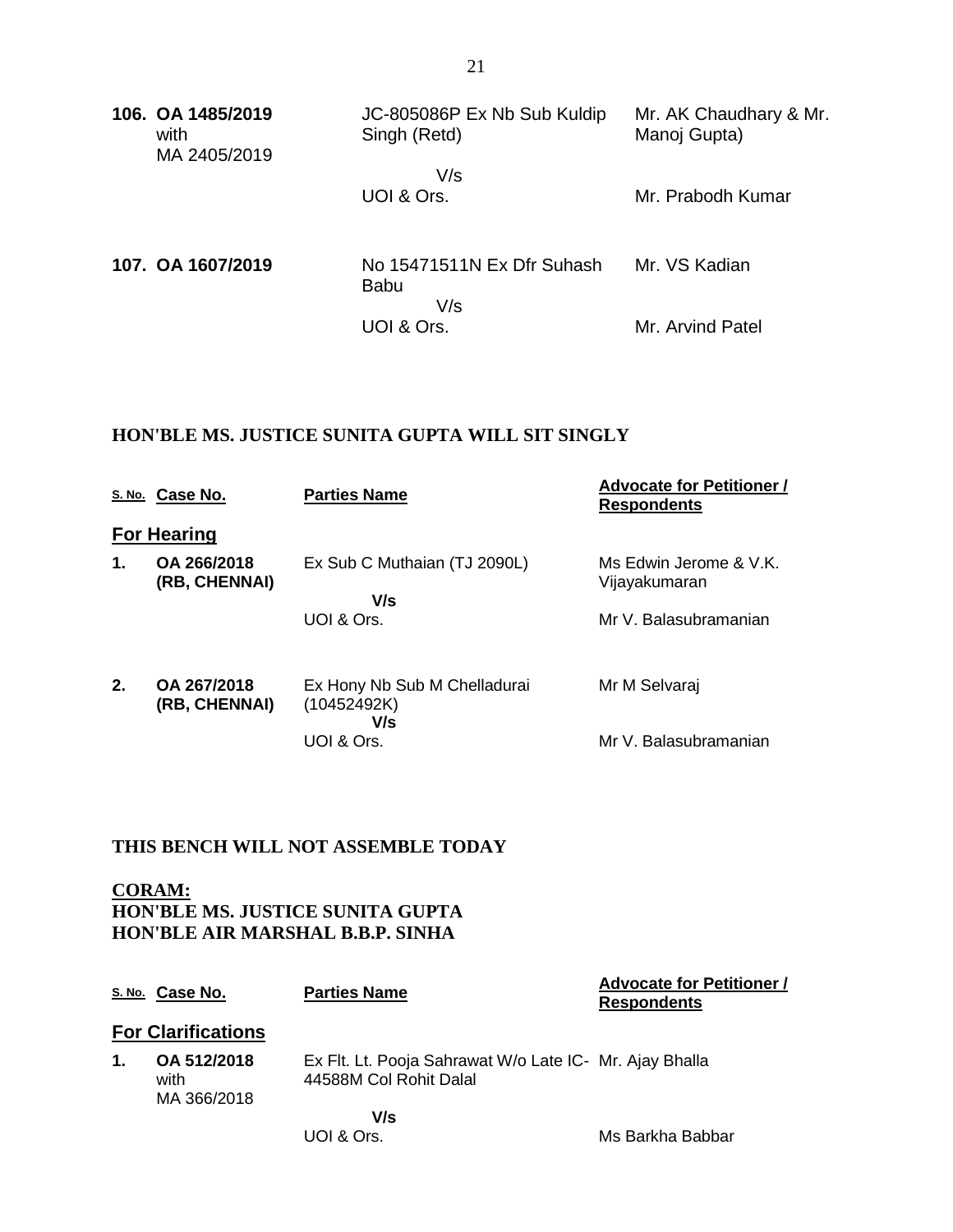## **PART HEARD**

**2. OA 2049/2017** Maj V Kamakshi (Retd) (NR-16751-L) Mr. Ajit Kakkar

 **V/s** UOI & Ors.

Mr. Karan Singh Bhati Sr. CGSC

# **PLEADINGS COMPLETE**

| OA 489/2010<br>with                                | Ex. Lt. Col. Prawin Kumar    | Mr. S. S. Pandey |
|----------------------------------------------------|------------------------------|------------------|
| MA 1399/2018<br>with<br>TA 36/2012 (RB<br>Kolkata) | V/s<br>Union of India & Ors. | Mr Anil Gautam   |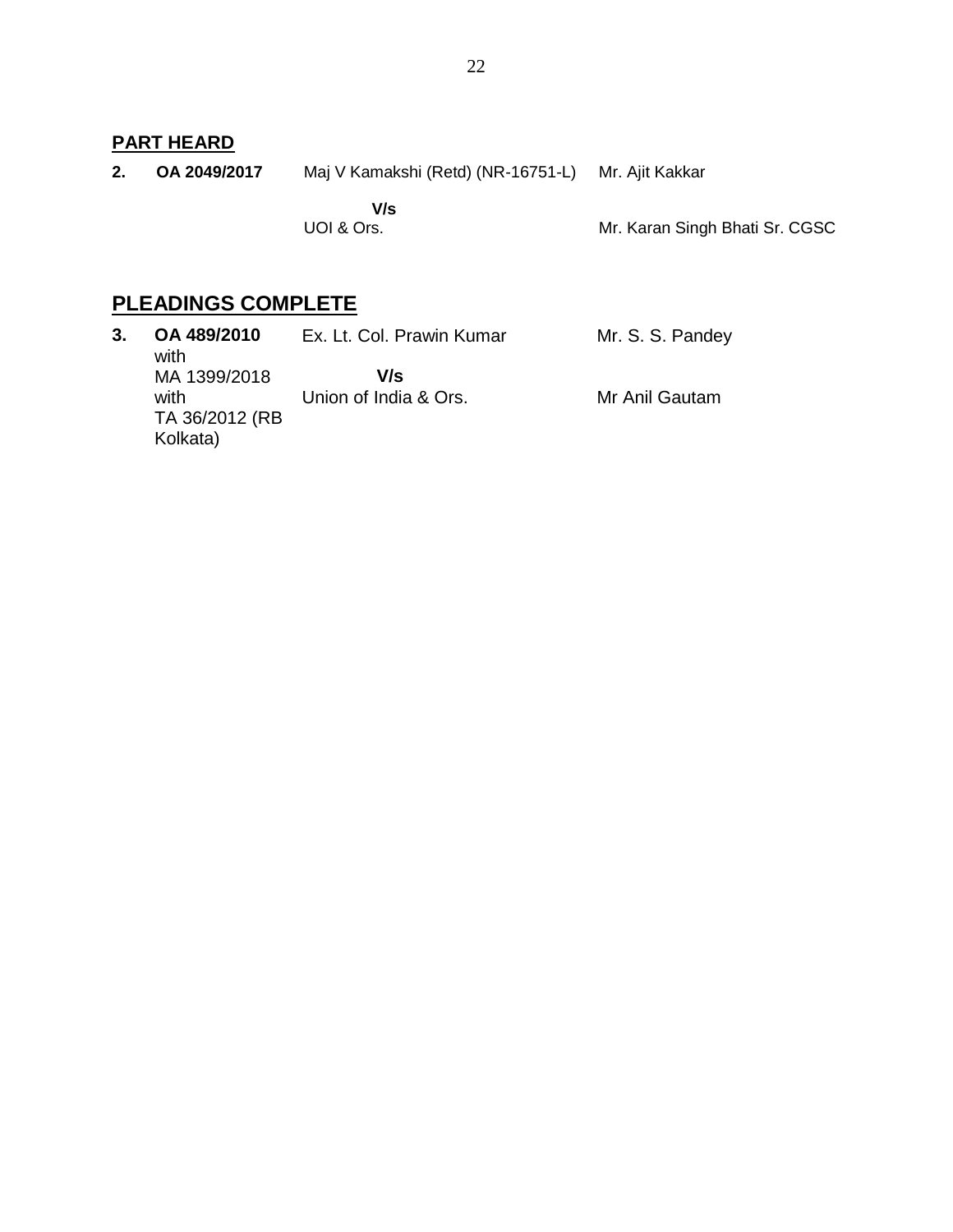# **ARMED FORCES TRIBUNAL, PRINCIPAL BENCH, NEW DELHI LIST OF BUSINESS**

**Date: 22-09-2020**

**Timing: 11:00 AM**

# **PRINCIPAL REGISTRAR COURT**

#### **MATTERS SCHEDULED FOR 10 SEP 2020**

|    | S. No. Case No.                      | <b>Parties Name</b>                                | <b>Advocate for Petitioner /</b><br><b>Respondents</b> |
|----|--------------------------------------|----------------------------------------------------|--------------------------------------------------------|
|    | <b>For Appearance/Direction</b>      |                                                    |                                                        |
| 1. | OA 780/2018<br>with<br>MA 652/2018   | No.4260073Y Ex Hav Gopal Nandan<br>Mishra          | Mr. V S Kadian                                         |
|    |                                      | V/s                                                |                                                        |
|    |                                      | UOI & Ors.                                         | Mr Ashok Chaitanya                                     |
| 2. | OA 1057/2019                         | NO 6891878 Ex Sep Alam Singh                       | Mr. SS Pandey & Associates                             |
|    |                                      | V/s                                                |                                                        |
|    |                                      | UOI & Ors.                                         | Mr. Prabodh Kumar                                      |
| 3. | OA 1591/2019                         | Pratibha Sutar W/o Late MWO                        | Mr. D K Sharma& K Tiwari                               |
|    | with                                 | Dasarathi Sutar (621454-A)                         |                                                        |
|    | MA 2555/2019                         | V/s                                                |                                                        |
|    |                                      | UOI & Ors.                                         | Mr. J S Yadav                                          |
| 4. | OA 1640/2019<br>with<br>MA 2583/2019 | Ex Hav (Hony Nb Sub) Jaipal Singh<br>(No 14463559) | Mr. Ved Prakash                                        |
|    |                                      | V/s                                                |                                                        |
|    |                                      | UOI & Ors.                                         | Dr. Vijendra Singh Mahndiyan                           |
| 5. | OA 1641/2019<br>with                 | No 6620953 Ex Sep Rajendra Singh                   | Mr SM Dalal                                            |
|    | MA 2584/2019                         | V/s                                                |                                                        |
|    |                                      | UOI & Ors.                                         | Mr Neeraj, Sr CGSC                                     |
| 6. | OA 1685/2019<br>with                 | MWO Raj Nandan Prasad Verma<br>(Retd) (No 614433)  | Mr. BP Vaishnav & Associate                            |
|    | MA 2616/2019                         | V/s                                                |                                                        |
|    |                                      | UOI & Ors.                                         | Mr. Shyam Narayan                                      |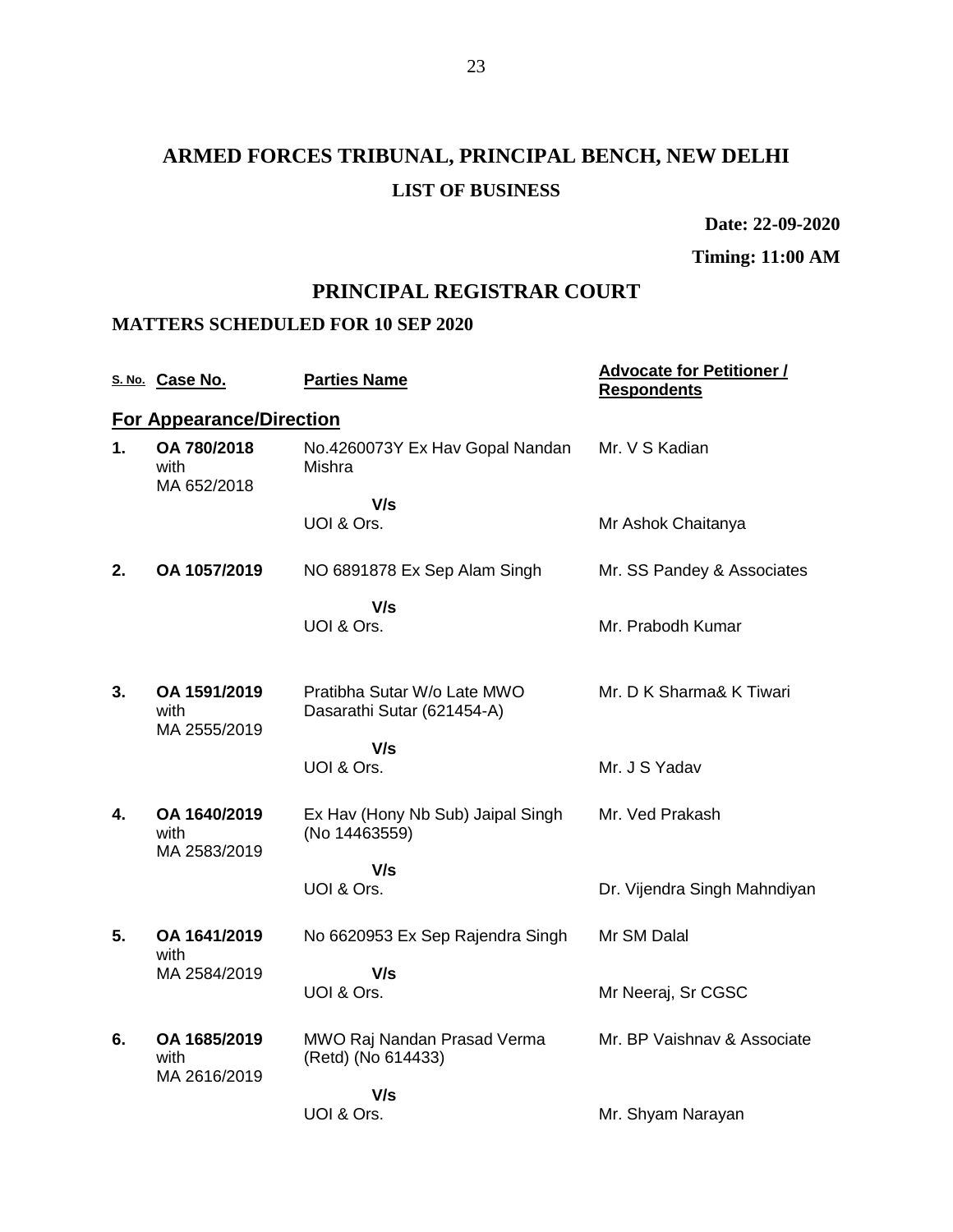| 7.  | OA 1686/2019                         | Ex Sgt Praveen Kumar Gupta (No<br>768674 R)                                     | Mr OS Punia                        |
|-----|--------------------------------------|---------------------------------------------------------------------------------|------------------------------------|
|     |                                      | V/s<br>UOI & Ors.                                                               | None                               |
| 8.  | OA 1892/2019<br>with<br>MA 2752/2019 | IC-30278W Maj Gen Dharam Veer<br>Kalra (Retd.)                                  | Mr. Rajendra Kumar                 |
|     |                                      | V/s<br>UOI & Ors.                                                               | Ms. Jyotsna Kaushik                |
| 9.  | OA 2020/2019                         | Ex CH Mech (AL) Gopal Krishna Vaish Mr Ved Prakash<br>(No 124584Y)              |                                    |
|     |                                      | V/s<br>UOI & Ors.                                                               | Ms. Suman Chauhan                  |
| 10. | OA 2021/2019                         | Ex Nk Manoj Kumar (No 15141191W)                                                | Mr. Ved Prakash                    |
|     |                                      | V/s<br>UOI & Ors.                                                               | Mr. Waize Ali Noor                 |
| 11. | OA 2022/2019                         | No. 24998-B Wg Cdr Deepak Bansal<br>(Retd.)                                     | Mr. Ajai Bhalla                    |
|     |                                      | V/s<br>UOI & Ors.                                                               | Mr. J S Rawat                      |
| 12. | OA 2323/2019<br>with<br>MA 3219/2019 | Mrs Nandita Srivastava W/o IC-<br>559914W Late Col Girish Chandra<br>Srivastava | Mr. Anil Srivastava & Associates   |
|     |                                      | V/s<br>UOI & Ors.                                                               | Mr. S D Windlesh                   |
| 13. | OA 2324/2019<br>with<br>MA 3220/2019 | Ex MCA(AH) II/Hon Sub Lt Santosh<br>Singh (No 097628 H)                         | Mr Shakti Chand Jaidwal            |
|     |                                      | V/s<br>UOI & Ors.                                                               | Dr. Vijendra Singh Mahndiyan       |
|     |                                      |                                                                                 |                                    |
| 14. | OA 2325/2019<br>with                 | No. 14611963-A Ex Hav Sudhir Kumar Mr. Virender Singh Kadian                    |                                    |
|     | MA 3222/2019                         | V/s<br>UOI & Ors.                                                               | Mr. Prabodh Kumar                  |
| 15. | OA 2329/2019                         | Col Ranjeet Alva (IC 53236 W)                                                   | Mr SS Pandey & Associates          |
|     |                                      | V/s<br>UOI & Ors.                                                               | Mr. Karan Singh Bhati, Sr.<br>CGSC |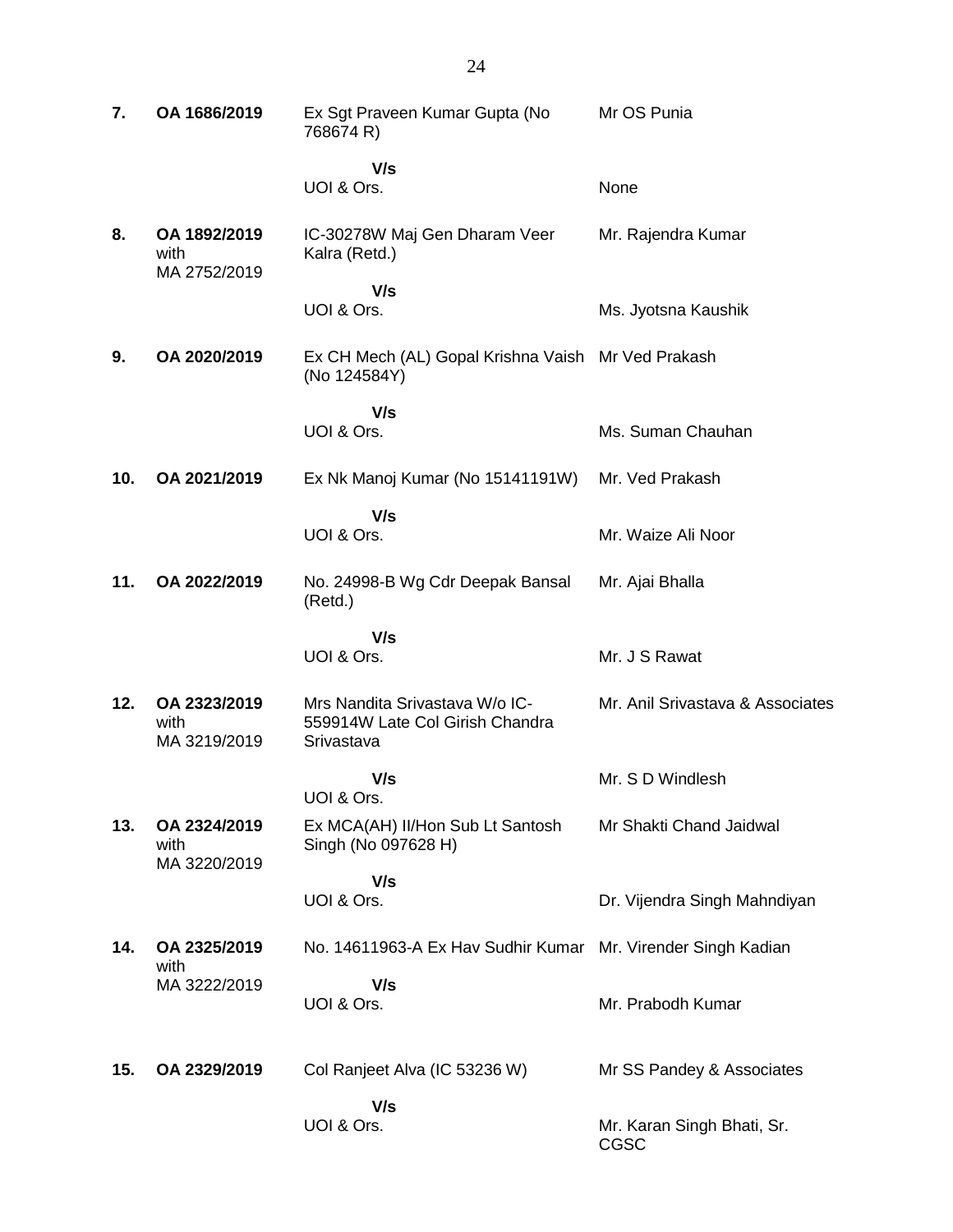| 16. | OA 201/2020                        | Ex HFL (MWO) K K S Khirwar<br>(655549)             | Ms. Jagrati Singh                  |
|-----|------------------------------------|----------------------------------------------------|------------------------------------|
|     |                                    | V/s<br>UOI & Ors.                                  | Ms. Suman Chauhan                  |
| 17. | OA 215/2020                        | Ex Nb Sub Rajpal Singh (JC 131676 Y) Mr DS Kauntae |                                    |
|     |                                    | V/s<br>UOI & Ors.                                  | Mr. Karan Singh Bhati, Sr.<br>CGSC |
| 18. | OA 223/2020<br>with                | Ex Nk Rajender Prasad (4062991-A)                  | Mr. Praveen Kumar                  |
|     | MA 245/2020                        | V/s<br>UOI & Ors.                                  | Ms. Suman Chauhan                  |
| 19. | OA 224/2020<br>with<br>MA 246/2020 | Ex Nk Salunkhe Arjun Dnyandeo (No<br>6931774L)     | Mr OS Punia                        |
|     |                                    | V/s<br>UOI & Ors.                                  | None                               |
| 20. | OA 225/2020                        | No. 50825-K Rear Admiral IPS Bali<br>(Retd.)       | Mr. Shakti Chand Jaidwal           |
|     |                                    | V/s<br>UOI & Ors.                                  | Mr Ashok Chaitanya                 |
|     | OA 226/2020                        | Air Cmde Krishnan Sundarram (17163- Mr. O S Punia  |                                    |
| 21. |                                    | $G)$ (Retd.)                                       |                                    |
|     |                                    | V/s<br>UOI & Ors.                                  | None                               |
| 22. | OA 229/2020<br>with                | Ex JWO BVG Srinivas Rao (Service<br>No 688402G)    | Mr OS Punia                        |
|     | MA 251/2020                        | V/s                                                |                                    |
|     |                                    | UOI & Ors.                                         | Mr KK Tyagi                        |
| 23. | OA 230/2020<br>with                | Ex Sgt Harendar Prasad                             | Mr Durgesh Kumar Sharma            |
|     | MA 254/2020                        | V/s<br>UOI & Ors.                                  | Mr Prabodh Kumar                   |
| 24. | OA 887/2020                        | Ex POA(AH) Shiv Mohan Singh<br>$(139990-K)$        | Mr. Ved Prakash                    |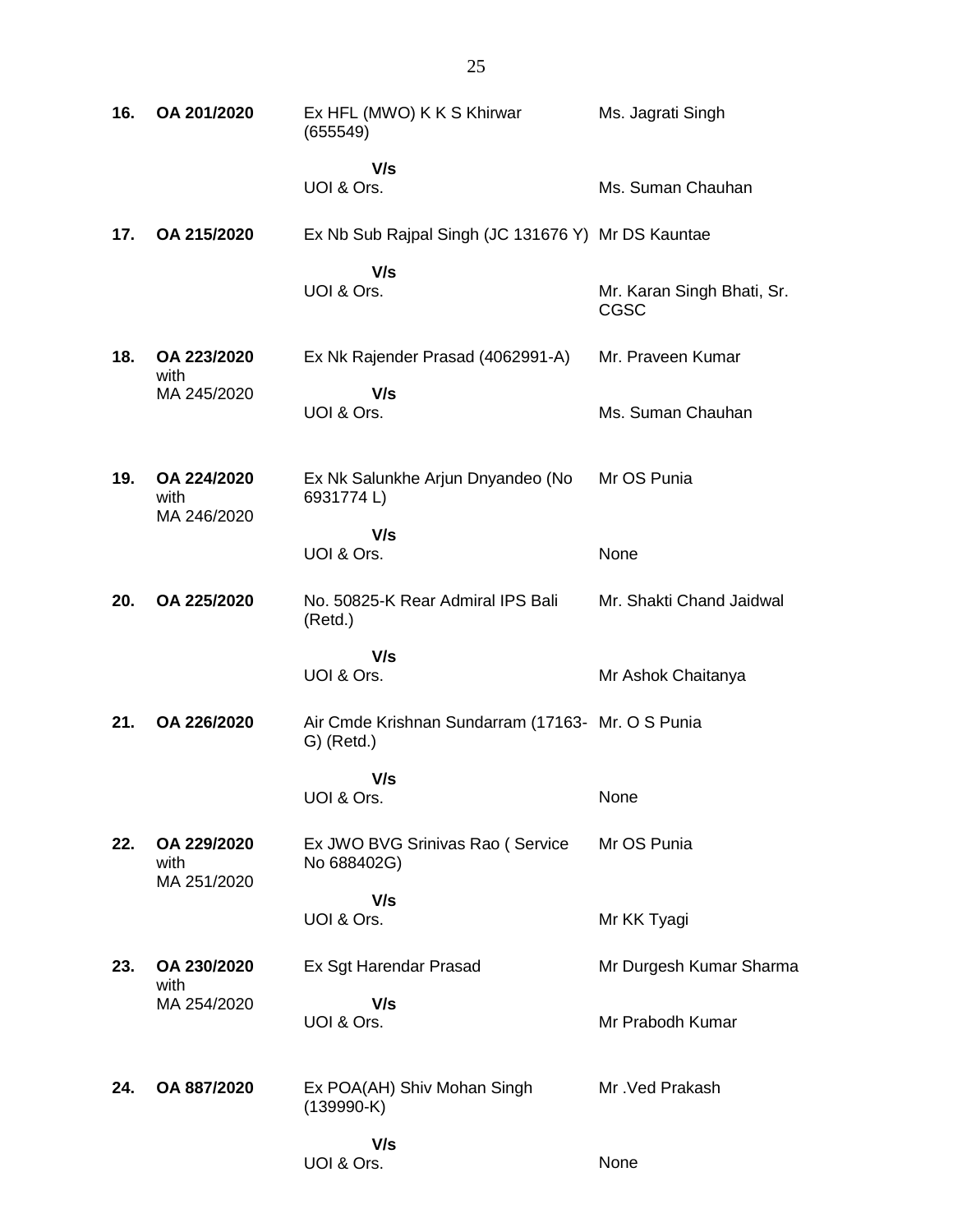**25. OA 888/2020** Ex POA (AH) Abhishek Shukla (139995-Y)  **V/s** UOI & Ors. Mr. Ved Prakash Mr. Satya Ranjan Swain **26. OA 889/2020** Ex PO (HY) Ajit Kumar (210198-Z)  **V/s** UOI & Ors. Mr. Ved Prakash Mr. Shyam Narayan **27. OA 890/2020** with MA 1014/2020 Ex MWO (HFO) Rishi Kumar Sharma (669966-R)  **V/s** UOI & Ors. Mr. Ved Prakash Mr. Satya Ranjan Swain **28. OA 891/2020** with MA 1015/2020 271237-L Ex Sgt Vedera Laxma Reddy Mr. Praveen Kumar  **V/s** UOI & Ors. Mr. Arvind Patel **29. OA 892/2020** with MA 1016/2020 Ex JWO B Navanath Bochker (676949- Mr. Praveen Kumar L)  **V/s** UOI & Ors. Mr. Karan Singh Bhati, Sr. CGSC **30. OA 893/2020** with MA 1017/2020 Ex Sgt Cheerala Shyam Rao (292723F)  **V/s** UOI & Ors. Mr. Praveen Kumar Mr. Neeraj, Sr. CGSC **31. OA 894/2020** with MA 1018/2020 677457A Ex JWO Omanakuttan KG  **V/s** UOI & Ors. Mr. Praveen Kumar Mr Shyam Narayan **32. OA 897/2020** with MA 1020/2020 Ex JWO Surendra Kumar Rout (660451-S))  **V/s** UOI & Ors. Mr. Praveen Kumar Ms. Suman Chauhan **33. OA 898/2020** with MA 1021/2020 Ex Sep Vidya Bhushan (2997813-A)  **V/s** UOI & Ors. Ms. Archana Ramesh Mr. Arvind Kumar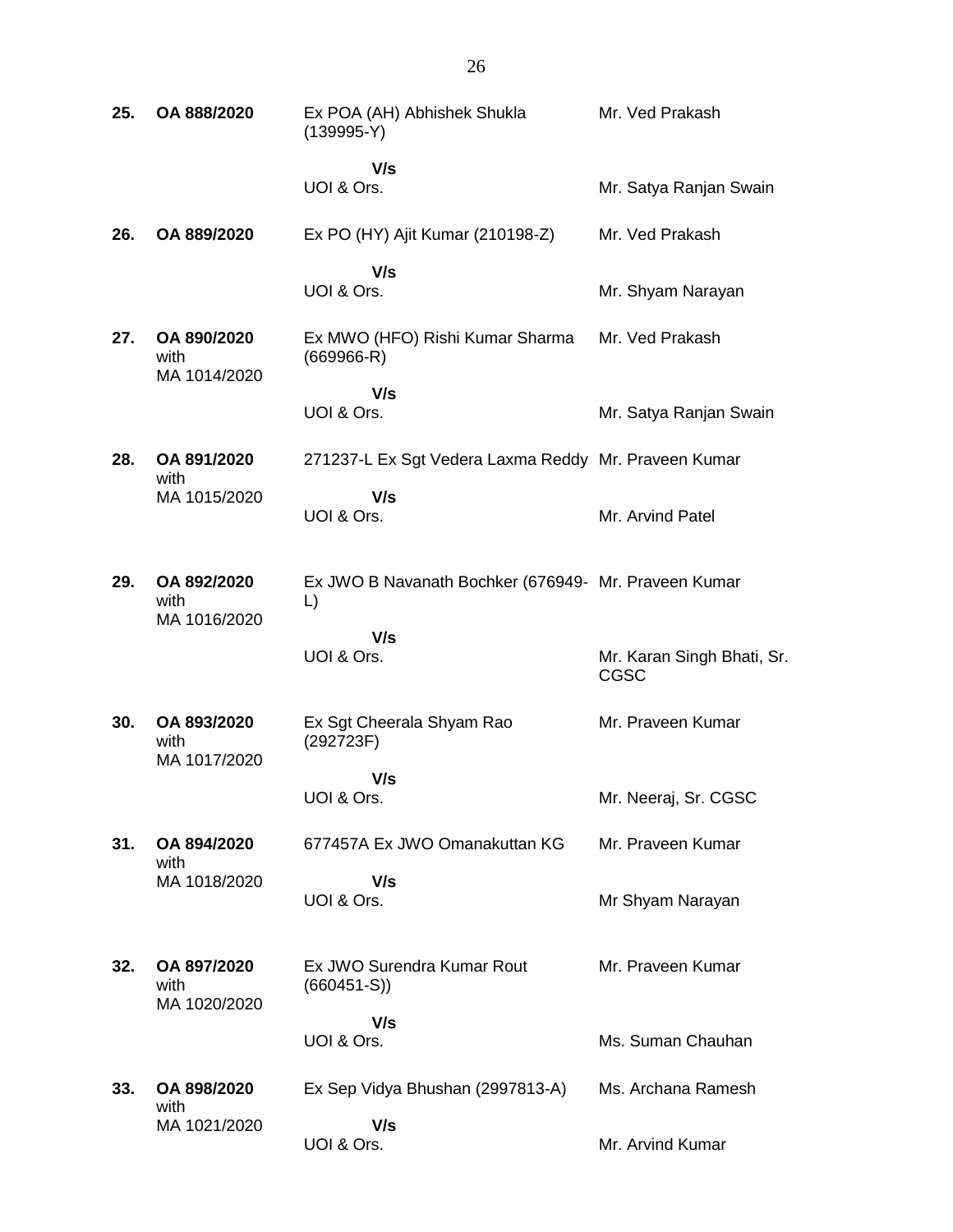| 34. | OA 905/2020         | No. 1464402H Ex Hav (Hony Nb Sub)<br>Purshottam        | Mr. Ashok Kumar                             |
|-----|---------------------|--------------------------------------------------------|---------------------------------------------|
|     |                     | V/s<br>UOI & Ors.                                      | Mr. Arvind Patel                            |
| 35. | OA 906/2020         | IC 57145K Col DB Tingre (Retd)<br>V/s                  | Mr. Indra Sen Singh / Mr.<br>Abhishek Singh |
|     |                     | UOI & Ors.                                             | Mr. J S Rawat                               |
| 36. | OA 907/2020         | Lt Col Gurinderjit Singh Grewal (Retd)<br>(IC 25310 W) | Mr. Indra Sen Singh / Mr.<br>Abhishek Singh |
|     |                     | V/s<br>UOI & Ors.                                      | Mr Prabodh Kumar                            |
| 37. | OA 908/2020<br>with | Ex LME Aman Kumar (No 131491 W)                        | Mr Ved Prakash                              |
|     | MA 1028/2020        | V/s<br>UOI & Ors.                                      | Mr. Shyam Narayan                           |
| 38. | OA 909/2020<br>with | Ex L/Nk Vijender (2698538-Y)                           | Mr. Ved Prakash                             |
|     | MA 1029/2020        | V/s<br>UOI & Ors.                                      | Mr. Y P Singh                               |

### **MATTERS SCHEDULED FOR 22 SEP 2020**

| <u>S.<br/>No.</u> | Case No.                             | <b>Parties Name</b>                             | <b>Advocate for Petitioner /</b><br><b>Respondents</b> |
|-------------------|--------------------------------------|-------------------------------------------------|--------------------------------------------------------|
|                   | <b>For Appearance/Direction</b>      |                                                 |                                                        |
| 39.               | OA 894/2019                          | No 14291823P Hony Nb Sub<br>Harakh Chand (Retd) | Mr. SS Pandey & Associates                             |
|                   |                                      | V/s                                             |                                                        |
|                   |                                      | UOI & Ors.                                      | Mr. Waize Ali Noor                                     |
| 40.               | OA 1028/2019<br>with<br>MA 1702/2019 | Ex Sgt Raj Kumar Yadav (No<br>732999L)          | Mr. US Maurya                                          |
|                   |                                      | V/s                                             |                                                        |
|                   |                                      | UOI & Ors.                                      | Mr. Ashok Chaitanya                                    |
| 41.               | OA 1033/2019<br>with<br>MA 1709/2019 | No. 616943-T Ex MWO Gurvinder<br>Singh Jittal   | Mr. U S Maurya                                         |
|                   |                                      | V/s                                             |                                                        |
|                   |                                      | UOI & Ors.                                      | Mr. S D Windlesh                                       |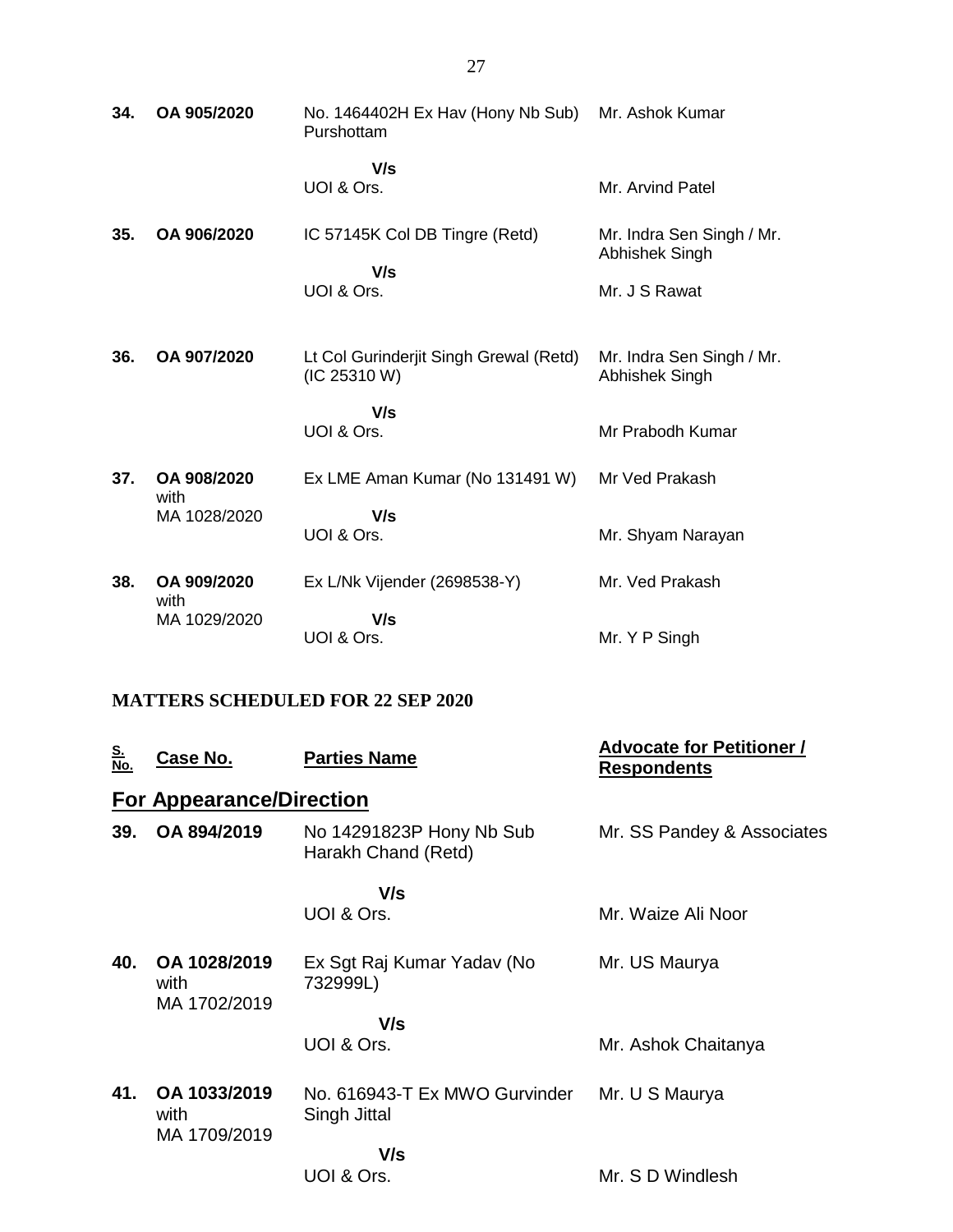| 42. | OA 1074/2019<br>with<br>MA 1741/2019 | No. 13761805-A Ex Nk (TS) Pawan Mr. Virender Singh Kadian<br><b>Kumar Parihar</b> |                                          |
|-----|--------------------------------------|-----------------------------------------------------------------------------------|------------------------------------------|
|     |                                      | V/s<br>UOI & Ors.                                                                 | Mr. Avdhesh Kumar Singh                  |
| 43. | OA 1306/2019                         | Col Yogesh Jain (Retd) (IC 44962<br>K)                                            | Mr Rajiv Manglik                         |
|     |                                      | V/s<br>UOI & Ors.                                                                 | Ms. Jyotsna Kaushik                      |
| 44. | OA 1316/2019<br>with<br>MA 2055/2019 | Ex AA Bijendra Singh Rawat<br>(202045)                                            | Mr. Ved Prakash                          |
|     |                                      | V/s<br>UOI & Ors.                                                                 | Mr. Waize Ali Noor                       |
| 45. | OA 1402/2019<br>with<br>MA 2155/2019 | Ex HFL Jai Narayan Katiyar (No<br>652170F)                                        | Mr. Ved Prakash                          |
|     |                                      | V/s<br>UOI & Ors.                                                                 | Mr. Harish V Shankar                     |
| 46. | OA 1403/2019<br>with<br>MA 2156/2019 | No 761883B Ex Sgt Manoj Kumar                                                     | Mr. VS Kadian                            |
|     |                                      | V/s<br>UOI & Ors.                                                                 | Ms. Jyotsna Kaushik                      |
| 47. | OA 1492/2019<br>with<br>MA 2412/2019 | Asha Sinha W/o Late Wg Cdr SK<br>Sinha (No 23069)                                 | Mr Gyanendra Kumar & Smt<br>Vijaya Singh |
|     |                                      | V/s<br>UOI & Ors.                                                                 | Mr. Anil Gautam                          |
| 48. | OA 1575/2019                         | Ex SGT (ACP) Nagendra Yadav<br>(No 720301)                                        | Mr Baljeet Singh                         |
|     |                                      | V/s<br>UOI & Ors.                                                                 | Mr. K K Tyagi                            |
| 49. | OA 1687/2019<br>with<br>MA 2617/2019 | Ex Sgt Shree Pal Singh (No<br>730857G)                                            | Mr Praveen Kumar                         |
|     |                                      | V/s<br>UOI & Ors.                                                                 | Mr. Prabodh Kumar                        |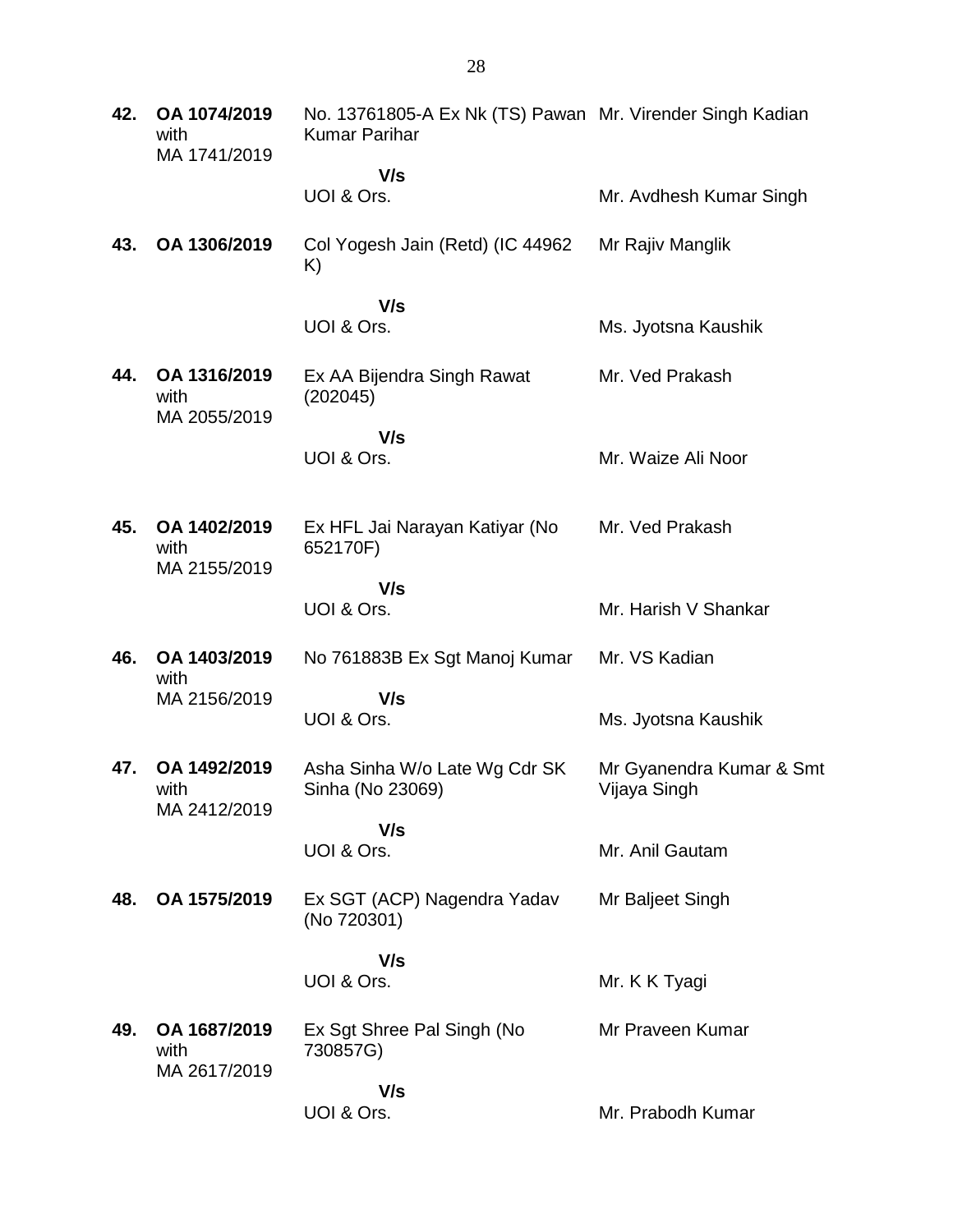| 50. | OA 1734/2019                         | No. 13614963 Ex Hav Bijay Pal                                                  | Mr. Virender Singh Kadian |
|-----|--------------------------------------|--------------------------------------------------------------------------------|---------------------------|
|     |                                      | V/s<br>UOI & Ors.                                                              | Mr. D K Sabat             |
| 51. | OA 1741/2019<br>with<br>MA 2658/2019 | JC-804873K Ex Sub/Clk (SD)<br>Jitendra Kumar                                   | Mr. Ved Prakash           |
|     |                                      | V/s<br>UOI & Ors.                                                              | Ms. Jyotsna Kaushik       |
| 52. | OA 1799/2019<br>with<br>MA 2687/2019 | Ex Cfn Shatrughan Prasad Singh<br>(No 14554470 X)                              | Mr Virender Singh Kadian  |
|     |                                      | V/s<br>UOI & Ors.                                                              | Mr. Shyam Narayan         |
| 53. | OA 1800/2019<br>with<br>MA 2688/2019 | Cpl Dhurendra Raghav (Retd) (No<br>769090)                                     | Mr Manoj Kr Gupta         |
|     |                                      | V/s<br>UOI & Ors.                                                              | Mr. Harish V Shankar      |
| 54. | OA 1801/2019<br>with<br>MA 2689/2019 | No 649301 Ex WO Arjun Singh                                                    | Mr VS Kadian              |
|     |                                      | V/s<br>UOI & Ors.                                                              | Ms. Jyotsna Kaushik       |
| 55. | OA 1915/2019                         | IC-75947W Maj Saket Puri                                                       | Mr. Gurbaksh Singh        |
|     |                                      | V/s<br>UOI & Ors.                                                              | None                      |
| 56. | OA 2116/2019<br>with                 | Ex Sgt Aman (No 724372 F)                                                      | Mr Randhir Singh Kalkal   |
|     | MA 3003/2019                         | V/s<br>UOI & Ors.                                                              | Ms. Suman Chauhan         |
| 57. | OA 2119/2019<br>with<br>MA 3006/2019 | Ex Sgt Virendra Kumar (No<br>702985)                                           | Mr Subhash Chand Tomar    |
|     |                                      | V/s                                                                            |                           |
|     |                                      | UOI & Ors.                                                                     | Mr. Neeraj, Sr. CGSC      |
| 58. | OA 2120/2019                         | JC-268833M Sub (Hony Lt) Braham Mr. S S Pandey & Associates<br>Prakash (Retd.) |                           |
|     |                                      | V/s<br>UOI & Ors.                                                              | Mr. Anil Gautam           |

29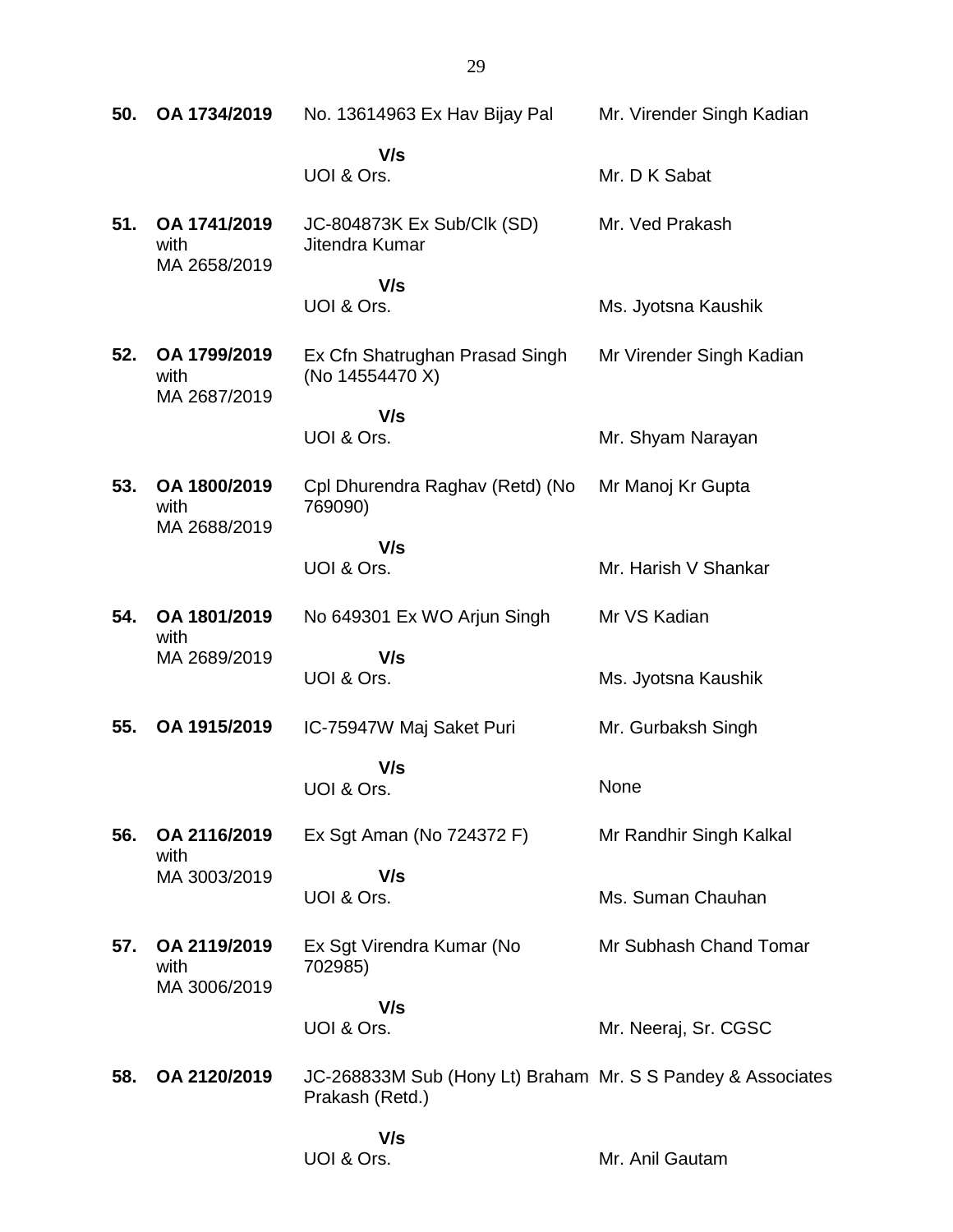| 59. | OA 2129/2019                         | Ex Hav Gadade Sunil Vithoba (No<br>6934756N)                                | Mr OS Punia                         |
|-----|--------------------------------------|-----------------------------------------------------------------------------|-------------------------------------|
|     |                                      | V/s                                                                         |                                     |
|     |                                      | UOI & Ors.                                                                  | Mr. Satya Ranjan Swain              |
| 60. | OA 2131/2019<br>with<br>MA 3007/2019 | No. 14230038-Y Nk (TS) Pirthi<br>Singh Pathania (Retd.)                     | Mr. Anil Srivastava &<br>Associates |
|     |                                      | V/s<br>UOI & Ors.                                                           | Mr. V Pattabhi Ram                  |
| 61. | OA 2132/2019<br>with<br>MA 3008/2019 | No. 646065-N Ex HFL Shubh<br>Narain Upadhyay                                | Mr. Virender Singh Kadian           |
|     |                                      | V/s                                                                         |                                     |
|     |                                      | UOI & Ors.                                                                  | Mr. Arvind Patel                    |
| 62. | OA 2133/2019<br>with<br>MA 3009/2019 | No 721585A Ex JWO Vijay Shankar Mr. Virender Singh Kadian<br>Choubey<br>V/s |                                     |
|     |                                      | UOI & Ors.                                                                  | None                                |
| 63. | OA 2134/2019<br>with<br>MA 3010/2019 | Smt Uma Devi Wd/O No 2683683<br>Late Ex Gdr Rampha                          | Mr. VS Kadian                       |
|     |                                      | V/s                                                                         |                                     |
|     |                                      | UOI & Ors.                                                                  | Mr. Niranjan Das                    |
| 64. | OA 2135/2019<br>with<br>MA 3011/2019 | No. 13968425-N Ex Hay Baldey<br>Singh Rawat                                 | Mr. Virender Singh Kadian           |
|     |                                      | V/s<br>UOI & Ors.                                                           | Mr. Satya Ranjan Swain              |
| 65. | OA 2169/2019                         | Ex Sgt Arun Prasad (No 781311 B)                                            | Mr Praveen Kumar                    |
|     |                                      | V/s<br>UOI & Ors.                                                           | Mr. Neeraj, Sr. CGSC                |
| 66. | OA 2170/2019<br>with<br>MA 3035/2019 | No. 3173794-W Ex Nk Satyapal<br>Singh                                       | Mr. Virender Singh Kadian           |
|     |                                      | V/s<br>UOI & Ors.                                                           | None                                |
| 67. | OA 2209/2019                         | JC-377476L Sub Jaswant Singh                                                | Mr. Virender Singh Kadian           |
|     |                                      | V/s<br>UOI & Ors.                                                           | Mr. S D Windlesh                    |